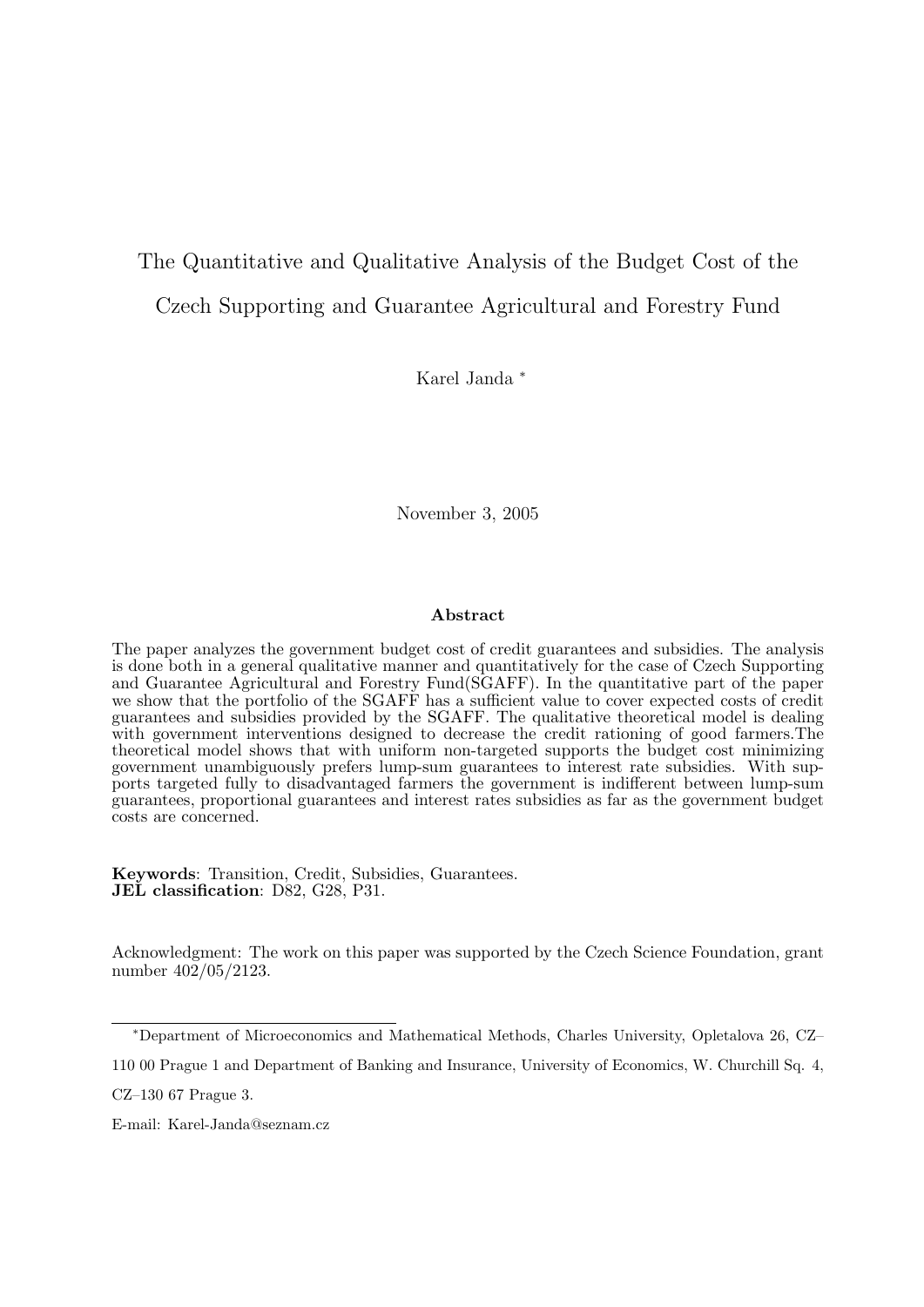### 1 Introduction

The government support of agriculture is currently one of the most discussed areas of economic polices of European Union (EU) and its member countries. Majority of the EU interventions and regulations of agriculture is carried in the Common Agricultural Policy (CAP)framework. But in addition to CAP programs there exist also a National Aid programs in EU member countries. One of the most important National Aid programs in the Czech agriculture is the support of commercially provided agricultural loans. This support is administered by the special fund called the Supporting and Guarantee Agricultural and Forestry Fund (SGAFF). In Czech it is known under the acronym PGRLF, which stands for Podpurny a garancni rolnicky a lesnicky fond.

In this paper we first briefly describe the operations of this SGAFF fund and then we concentrate on the question of its funding and its budgetary costs. Subsequently we complement this quantitative analysis by a theoretical qualitative analysis of the budget cost of different government programs of agricultural credit support.

The problem of agricultural credit support is addressed by a number of papers in both academic and policy oriented literature. Comprehensive overview of credit policies is provided by Barry (1995). He analyzes public credit programs in the U.S. agriculture both from the empirical and the theoretical point of view. The credit provision in the U.S. agriculture is also discussed by Doucha (1993). The credit guarantees are further described by Navajas (2001), who discusses credit guarantee schemes used by farmers or small enterprises and by Gudger  $(1998)$ , who concentrates on the use of credit guarantees in agriculture. In the context of the Czech Republic, the activities of SGAFF during first few year of its operations were empirically investigated by Janda, Sklenkova, and Vigner (1997).

The theoretical qualitative model in this paper is written in the tradition of asymmetric information approach to the explanation of the credit market imperfections. This approach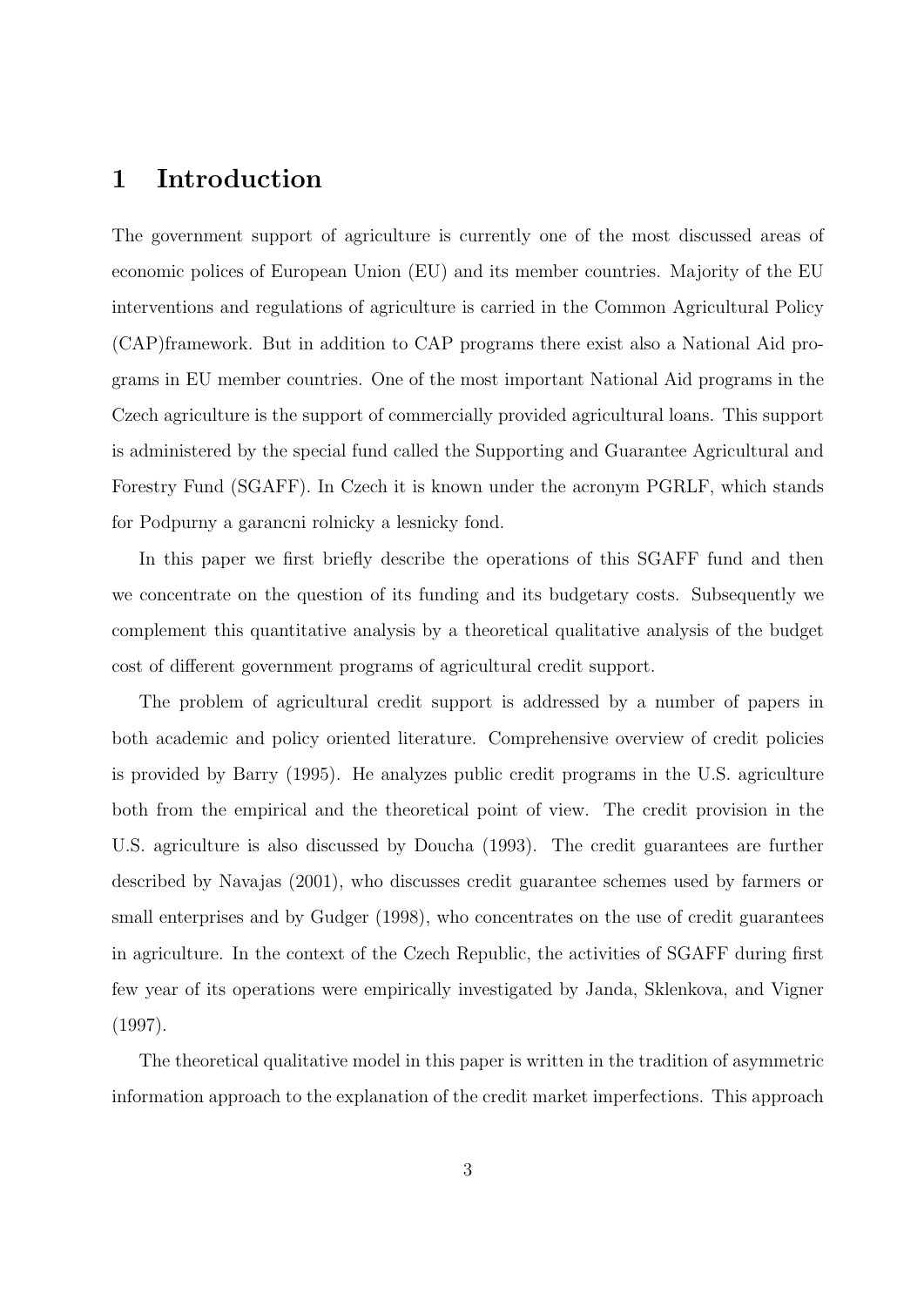| Year  | Number of    | Of those | Approval | Volume of loans |
|-------|--------------|----------|----------|-----------------|
|       | applications | approved | ratio    | mediated        |
|       |              |          |          | (CZK million)   |
| 1994  | 2605         | 2388     | 0.92     | 6235            |
| 1995  | 2945         | 2739     | 0.93     | 10129           |
| 1996  | 3426         | 3252     | 0.95     | 14847           |
| 1997  | 2540         | 2340     | 0.92     | 14622           |
| 1998  | 1934         | 1735     | 0.90     | 9299            |
| 1999  | 1746         | 1493     | 0.86     | 7695            |
| 2000  | 1539         | 1425     | 0.93     | 5324            |
| 2001  | 1723         | 1671     | 0.97     | 6369            |
| 2002  | 1993         | 1920     | 0.96     | 7361            |
| 2003  | 1802         | 1723     | 0.96     | 6088            |
| 2004  | 2657         | 2471     | 0.93     | 7963            |
| Total | 24910        | 23157    | 0.93     | 95932           |

Table 1: Applications and Mediated Loans

Source: PGRLF (2005)

builds on earlier papers by Jaffee and Russell (1976), Stiglitz and Weiss (1981) and others to explain credit rationing and other imperfections as a rational, equilibrium-generating response to adverse selection problems attributable to asymmetric information between lenders and borrowers. Out of the classical papers dealing with credit contracts under asymmetric information the papers by Bester (1985) and Besanko and Thakor (1987) may be mentioned as relevant to the theoretical part of our paper. A comprehensive recent treatment of these theories is provided by Bolton and Dewatripont (2005) on a general contract theory level, by Freixas and Rochet (1997) and Bebczuk (2003) in the banking and finance environment context and by Cosci (1993) in a specialized setting of the credit rationing problem. Gale (1990, 1991), Smith and Stutzer (1989) and more recently Janda (2003, 2005) use this contract theory approach to analyze the government interventions in credit markets.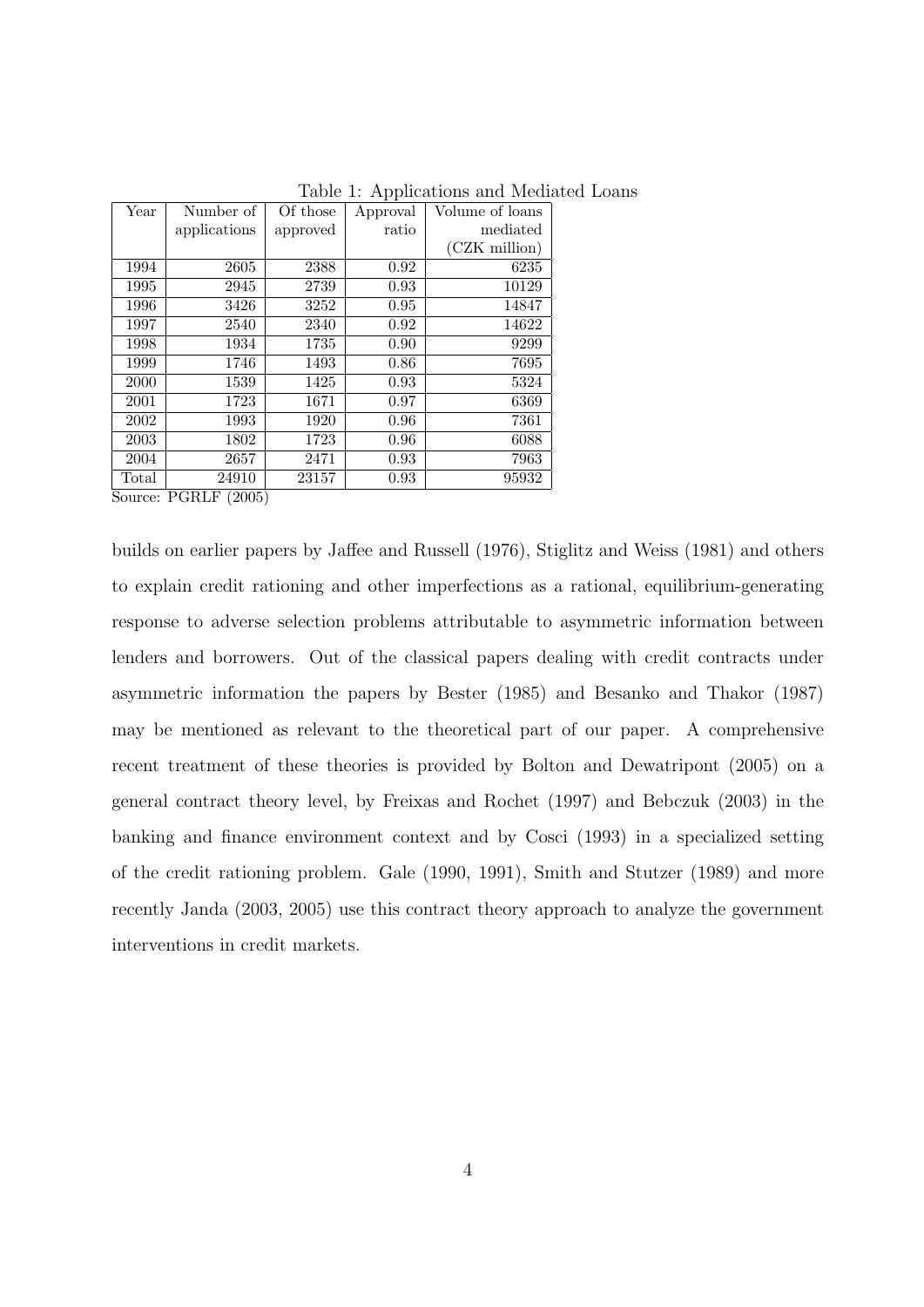# 2 The Government Support of Agriculture Through SGAFF

The SGAFF was set up on the basis of a Czech government resolution in 1993 as a jointstock company whose sole shareholder is the Czech Ministry of Agriculture. The main activity of the SGAFF is the provision of interest rate subsidies and loan guarantees. This provision is done through a number of specialized programs targeted either to a particular activity or to a particular type of recipients. More details about the creation and goals of credit support is provided in articles by Horcicova (1993) and Horcicova and Vaskova (1994). The evolution of the activities of SGAFF over the years of its operation is captured in the Table 1. The term "volume of mediated loans" used in this table means the total size of all loans supported by SGAFF.

The very high approval ratio in the Table 1 is caused by the design of the SGAFF activities. SGAFF never intended to serve as a screening institution which would evaluate the quality of the submitted project and which would subsequently make a decision about the accepting or rejecting the project based on it economic viability. The SGAFF as a matter of its policy leaves the economic analysis of the business projects entirely on the commercial banks. In the case the project is approved by the commercial bank for financing, the SGAFF essentially automatically provides the support for the project as long as the project satisfies the generally given conditions and rules of SGAFF programs. This means that the rejected applications for SGAFF support were those which somehow violated these SGAFF rules. This policy explains the low administrative burden, simplicity and transparency of SGAFF operations and the enthusiastic reception of SGAFF both by farmers and bankers.

There are currently two groups of SGAFF main programs, investment and non-investment loans programs, which are supplemented by the program Youth. This supplementary program, which may be used by young farmers only in conjunction with some of the main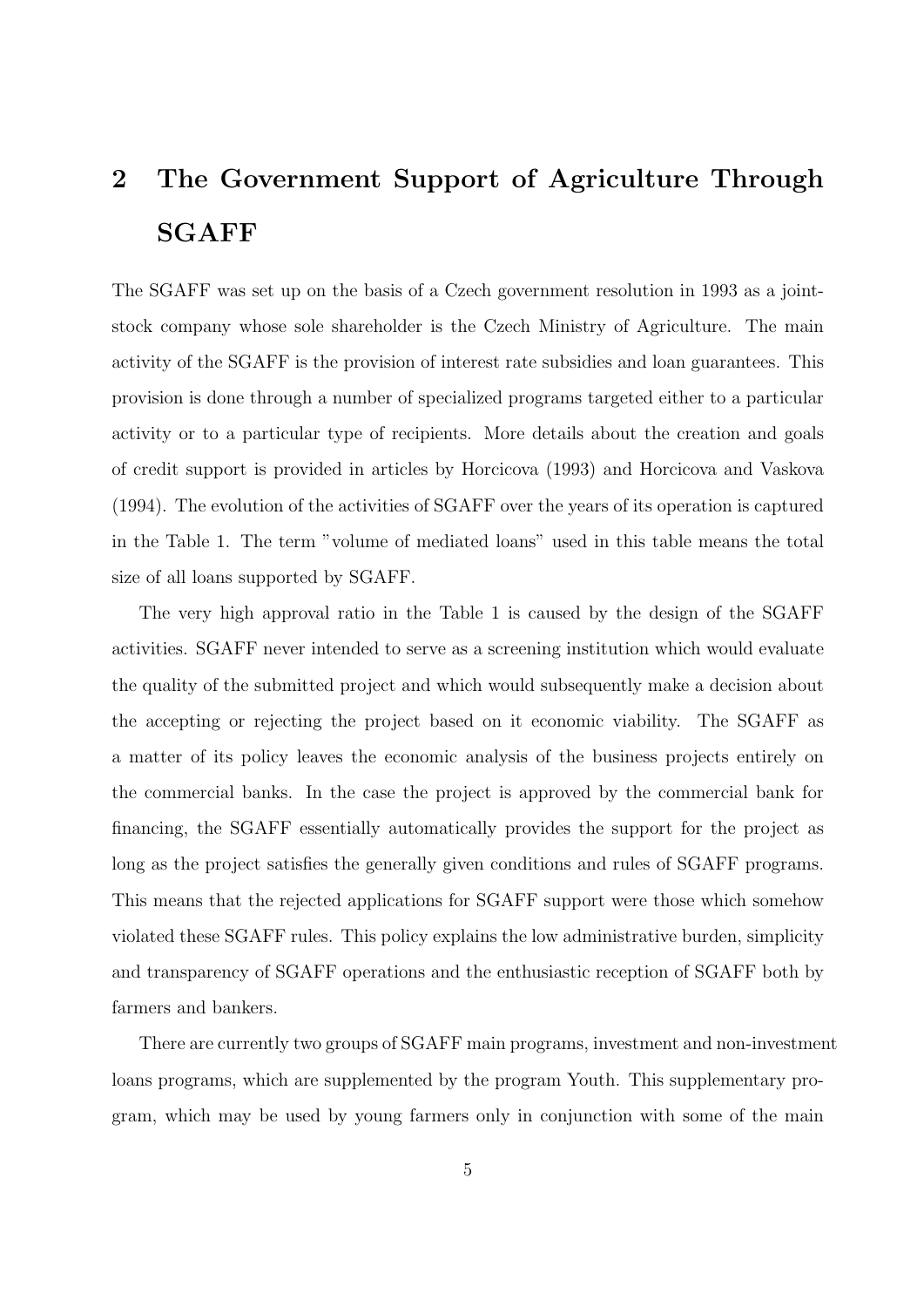|                                            | ______      |      |         | .                |      |         |         |        |         |        |         |         |        |
|--------------------------------------------|-------------|------|---------|------------------|------|---------|---------|--------|---------|--------|---------|---------|--------|
| Year                                       |             | 1994 | 1995    | 1996             | 1997 | 1998    | 1999    | 2000   | 2001    | 2002   | 2003    | 2004    | 2005   |
| Appropriation                              | CZK billion | 2.60 | 2.10    | 0.77             | 4.21 | 3.61    | 2.39    | 2.18   | $-21$   | 1.25   | 0.72    | 0.63    | 0.60   |
| Change                                     |             |      | $-19.2$ | 31.9<br>$\Omega$ | 52.0 | $-14.3$ | $-33.8$ | $-8.8$ | $-39.9$ | $-4.6$ | $-42.4$ | $-12.5$ | $-4.8$ |
| Source: Czech State Budget Act (1994-2005) |             |      |         |                  |      |         |         |        |         |        |         |         |        |

Table 2: Appropriations to SGAFF from the state budget

programs, increases the rates of support provided under the main programs. The noninvestment loans support is currently represented only by the Interest Burden Compensation Program. The goal of this program is to compensate for the interest rate difference between agricultural loans and the loans provided in other industries. The investment group consists of 5 programs. Three of them are designed according to the production vertical line as the Farmer, Processor, and Distribution Organization programs. The Hygiene program is oriented on the improvement of veterinary and hygienic conditions of processing animal and plan products according to EU and Czech regulations. The Land investment program supports the land purchases for agricultural operations.

This description of the programs of SGAFF indicates, that the term Forestry in the name of the SGAFF actually has no real meaning as far as the currently supported activities are concerned. SGAFF supports only agriculture and the activities related to agriculture now. In the past SGAFF also operated some programs related to non-production functions of agriculture, to multifunctionality and rural development, and to the forestry.

## 3 The Budget Impact of SGAFF

#### 3.1 The Funding of SGAFF

The funding for the SGAFF is based on two main sources - the shares portfolio and the annual contribution from the state budget. At the time of its foundation the SGAFF was endowed with the portfolio shares of agricultural or agriculture related enterprises. These shares were obtained in two tranches. In 1994 the SGAFF obtained from the Fund of National Property shares in nominal value CZK 3.8 billion coming from the first wave of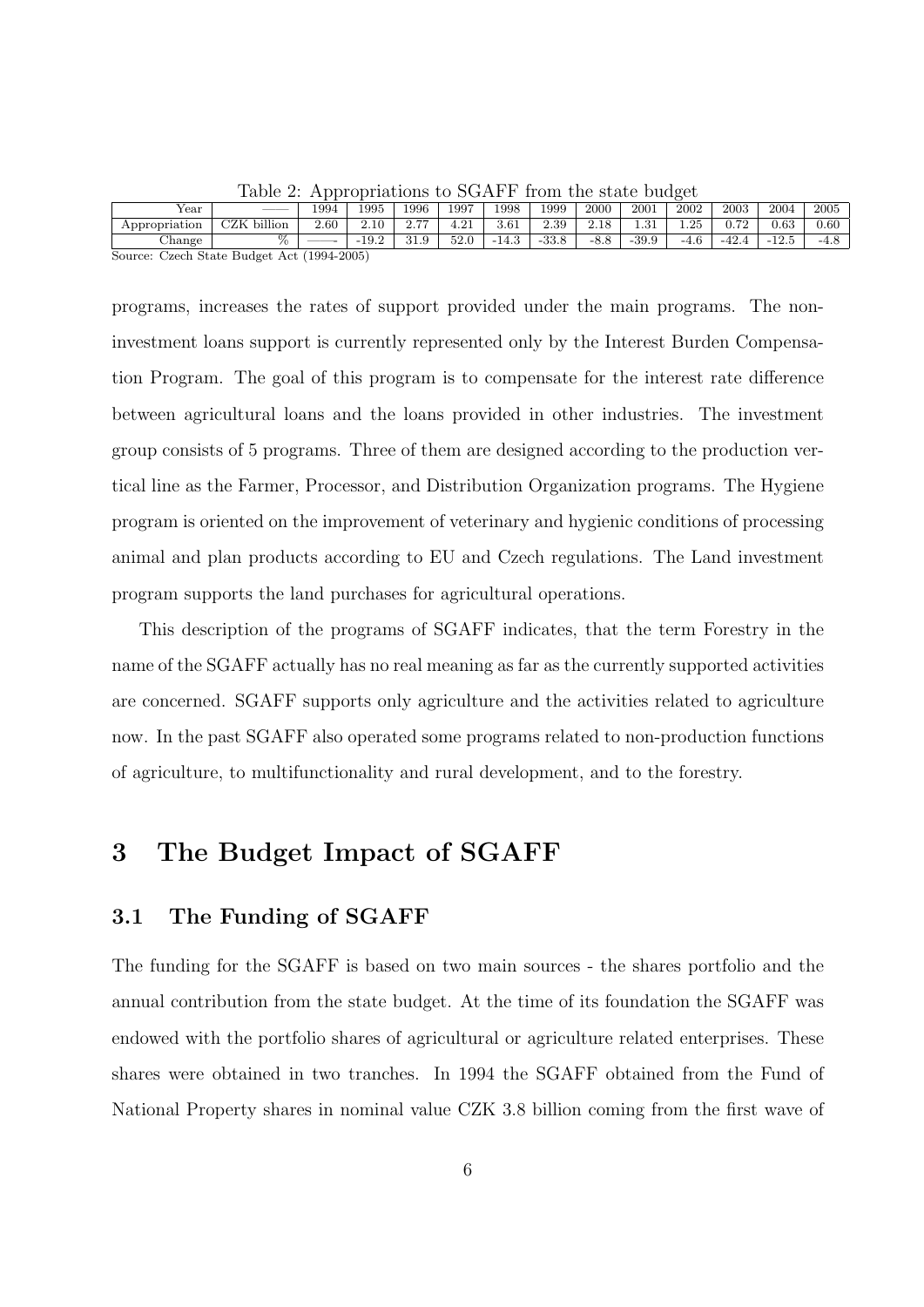voucher privatization. Janda (1996) estimates the market value of this initial portfolio of SGAFF to be in the range from minimum CZK 1.6 billion to maximum CZK 2.5 billion at the time of creation of SGAFF. In 1995 the SGAFF received from the Fund of National Property shares in nominal value CZK 1.865 billion coming from the second wave of voucher privatization.At the time of their transfer to the SGAFF the market value of these shares was again approximately one half of their nominal value. The SGAFF did not obtain the shares completely for free. It had to pay for them one thousandth  $(1/1000)$  of their nominal value, i.e. CZK 5.665 million. The initial portfolio of the SGAFF is described in more detail by Janda (1994).

The most important source of SGAFF funding are the annual appropriations from the state budget. The time series of these appropriations is provided in the Table 2. When evaluating the dynamics of this time series, it should be kept in mind that the big upward jump in 1997 is partly caused by the special appropriation of CZK 750 mil for the provision of the flood relief for the farmers in areas damaged by 1997 summer floods. The steady decrease in annual government contributions which is especially pronounced since 2001 was partly connected with the decrease in the volume of support extended to farmers by SGAFF, partly was caused by the argument, that SGAFF has sufficient capital, so it does not need so high annual government contributions.

The comparison with the Table 1 shows that the period of high annual contributions from the state budget from 1996 to 1998 corresponds to the period of the highest activity of the fund in terms of volume of loans supported by SGAFF. While the volume of supported loans in 2004 is approximately half as compared with the peak year of 1996, the share of SGAFF in the total support of the Czech agriculture, shown in Table 3, decreased over the years much more significantly from 35 percent in 1994 to 3.5 percent in 2003.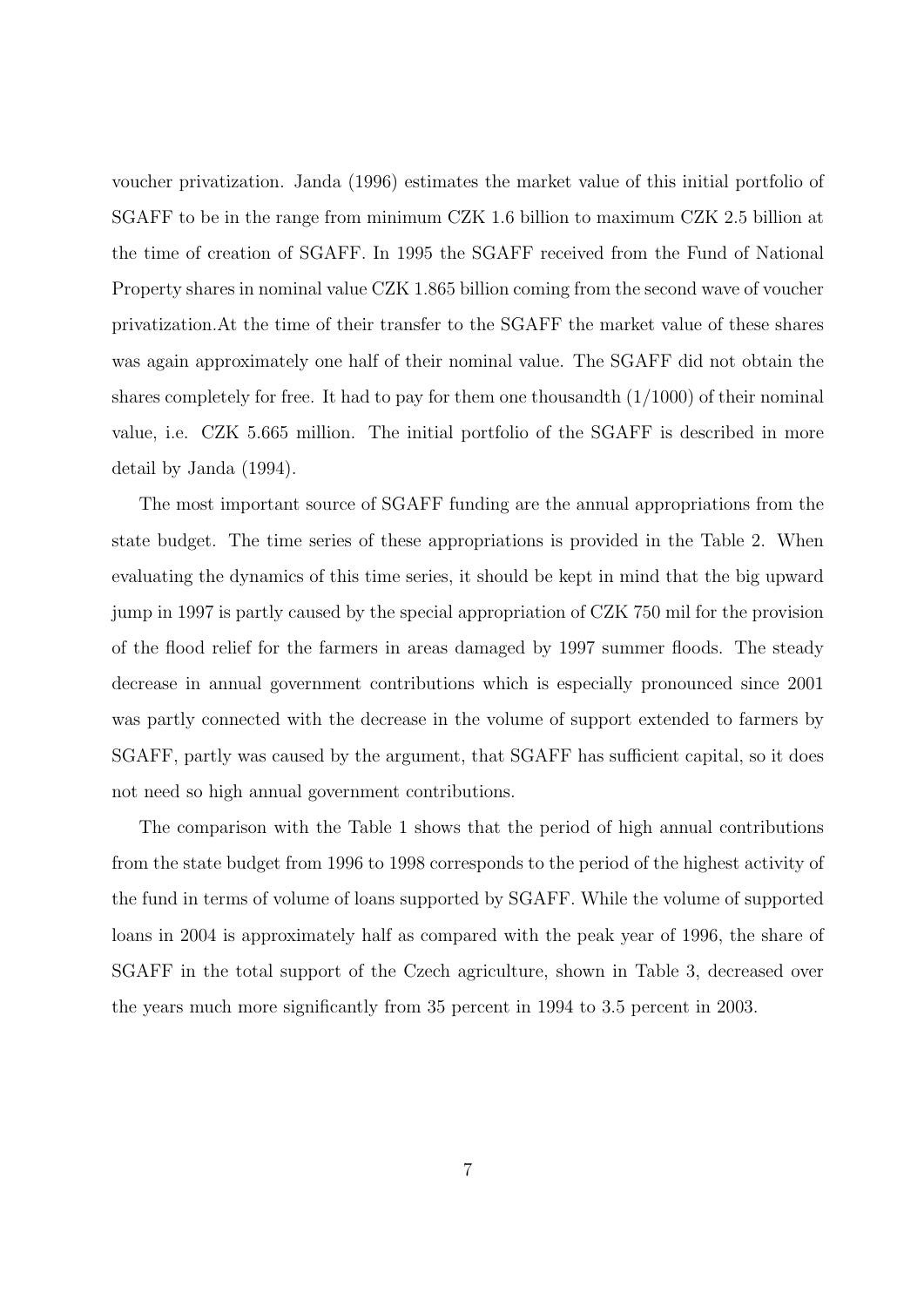| Type of expenditure  | 1994    |                 | 1997    |        | 2000    |        | 2003    |        |
|----------------------|---------|-----------------|---------|--------|---------|--------|---------|--------|
|                      | CZK mil | $\overline{\%}$ | CZK mil | %      | CZK mil | %      | CZK mil | $\%$   |
| <b>SGAFF</b>         | 2654    | 35.25           | 3458    | 28.18  | 2175    | 10.92  | 720     | 3.51   |
| Market interventions | 1925    | 25.56           | 2404    | 19.59  | 2420    | 12.15  | 6730    | 32.79  |
| Direct subsidies     | 2139    | 28.41           | 3500    | 28.52  | 10848   | 54.45  | 7711    | 37.57  |
| Research             | 448     | 5.95            | 418     | 3.41   | 441     | 2.21   | 586     | 2.85   |
| Tax relief           | 264     | 3.51            | 1664    | 13.56  | 822     | 4.13   | 1597    | 7.78   |
| Others               | 100     | 1.33            | 827     | 6.74   | 3217    | 16.15  | 3182    | 15.50  |
| Total                | 7530    | 100.00          | 12271   | 100.00 | 19923   | 100.00 | 20526   | 100.00 |

Table 3: Government Support to Agriculture

Sources: The Report on the State of the Czech Agriculture (1995, 1998, 2001, 2004)

#### 3.2 The Main Budget Costs of SGAFF

From the point of view of the Czech government, the budget cost of SGAFF are equal to the annual contributions provided to SGAFF from the state budget through the Ministry of Agriculture which are given in Table 2. From the economic point of view, these amounts are just transfers from the state budget to the SGAFF budget. SGAFF is not obliged to spend the funds provided by government in a given year for the credit support during this year. From the logic of guarantees it follows that the guarantee institutions has to keep enough funds to be able to cover due amounts over the whole duration of the loan. Therefore the SGAFF has to have sufficient reserve funds available. According to PGRLF (2005) p.15, the value of SGAFF portfolio reached CZK 6.5 billion by December 31, 2004. Against these assets the future liabilities of the SGAFF have to be compared. According to PGRLF (2005) p.17, as of December 31, 2004 the contracted guarantees associated with loans outstanding were CZK 7239 million. At the same date, the total volume of subsidies granted and associated with loans outstanding was CZK 5586 million, of which approximately CZK 3849 million had been paid out already. To answer the question about the quality of the match between the value of portfolio and future liabilities, the terms structure of these liabilities and the expected rate of default ought to be known.

Unfortunately we do not have available data about current term structure of the future liabilities of the SGAFF with respect to contracted future interest rates subsidies and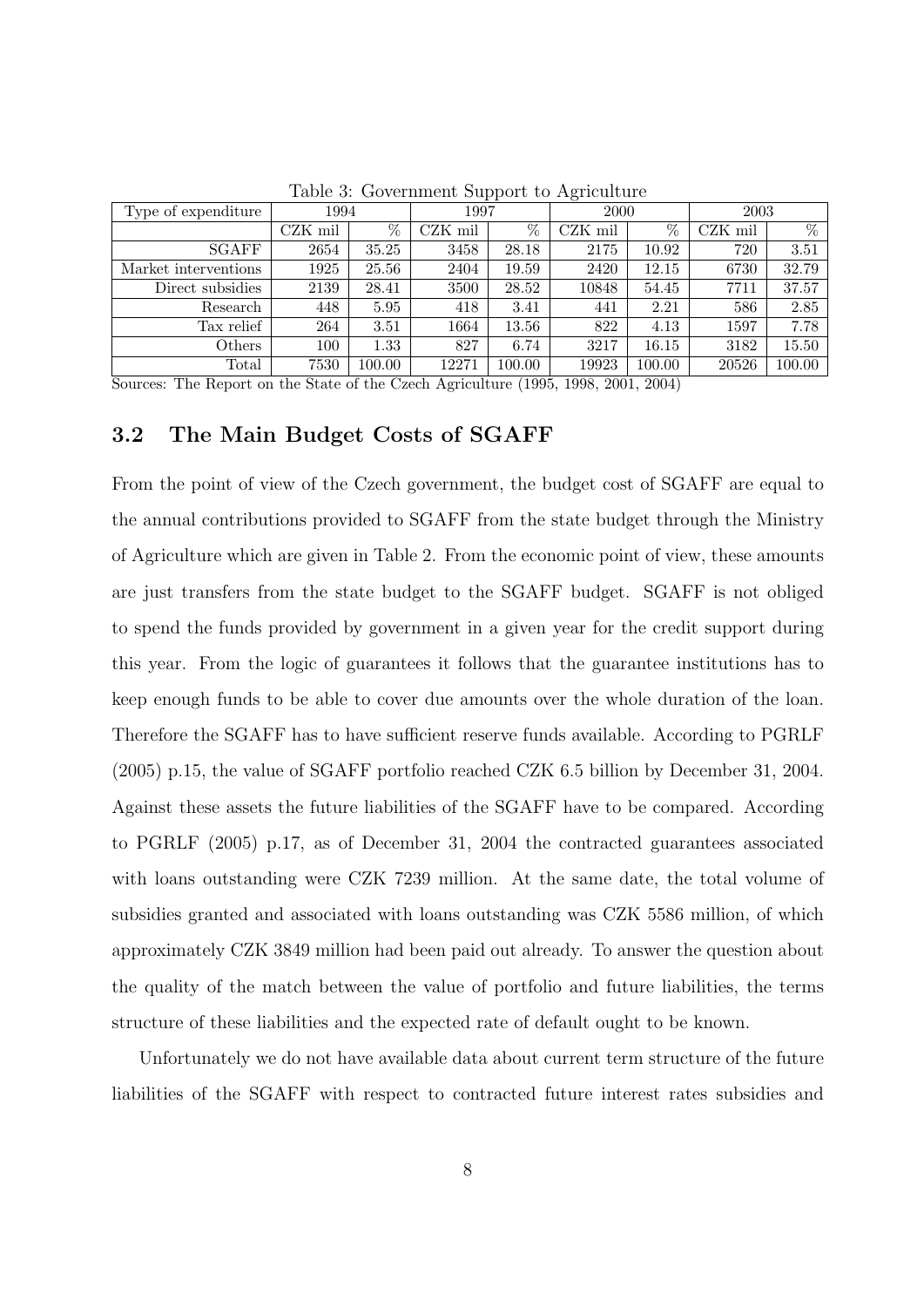| Loan          | Number         | Of which       | rapic 1. Dupported Louis riccording to Their Duration<br>Loan | Guarantees       | Subsidy       | Subsidies paid out |
|---------------|----------------|----------------|---------------------------------------------------------------|------------------|---------------|--------------------|
| duration      | of             | approved       | amount                                                        | amount           | in total      | by                 |
|               | applications   |                |                                                               |                  |               | December 31, 2004  |
|               |                |                | (CZK million)                                                 | (CZK million)    | (CZK million) | (CZK million)      |
| up to 1 yr.   | 7037           | 6989           | 32097                                                         | 5476             | 2032          | 2028               |
| up to 2 yrs.  | 2844           | 2825           | 9533                                                          | 3399             | 1179          | 1101               |
| up to 3 yrs.  | 1554           | 1536           | 3900                                                          | 1168             | 682           | 678                |
| up to 4 yrs.  | 4362           | 4327           | 13594                                                         | 4201             | 3183          | 3108               |
| up to 5 yrs.  | 1931           | 1898           | 6461                                                          | 2056             | 1394          | 1176               |
| up to 6 yrs.  | 3121           | 3064           | 13563                                                         | 4816             | 3648          | 3127               |
| up to 7 yrs.  | 1169           | 1165           | 6941                                                          | 4032             | 2609          | 2319               |
| up to 8 yrs.  | 656            | 642            | 5044                                                          | 2851             | 2022          | 1758               |
| up to 9 yrs.  | 119            | 117            | 1265                                                          | 584              | 503           | 390                |
| up to 10 yrs. | 144            | 140            | 1855                                                          | 899              | 800           | 559                |
| up to 11 yrs. | 16             | 16             | 257                                                           | 173              | 164           | 124                |
| up to 12 yrs. | 6              | 6              | 64                                                            | 43               | 57            | 42                 |
| up to 13 yrs. | 3              | 3              | 22                                                            | $\theta$         | 12            | 10                 |
| up to 14 yrs. | 6              | 6              | 23                                                            | 4                | 11            | 2                  |
| up to 15 yrs. | 18             | 18             | 107                                                           | 18               | 49            | 12                 |
| up to 17 yrs. | $\overline{1}$ | 1              | 20                                                            | $\theta$         | 14            | $\overline{4}$     |
| up to 19 yrs. | 5              | $\overline{5}$ |                                                               | $\boldsymbol{0}$ | 4             | 0.02               |
| up to 20 yrs. | 18             | 18             | 43                                                            | $\theta$         | 22            | 0.38               |

Table 4: Supported Loans According to Their Duration

Source: PGRLF(2005)

Note: Out of the 23157 loans approved by December 31, 2004 only 22776 are included in this table.

outstanding amounts of guarantees. But we have available the aggregated historical data about duration structure of all loans supported by SGAFF since its foundation up to the end of the year 2004. This information is provided in the Table 4. The duration data in this table show that the majority of the supported loans is at most for two years. When measured by loan amount, the one and two-years loans account for  $44\%$  of all loans supported. Only very small share (5%) of the loan amount belongs to long term loans with the duration of nine or more years. Therefore, based on historical data we could say that the major expected cost and risk exposure of the SGAFF concentrates into a short term horizon up to two years with the rest essentially distributed in the medium term of  $3-8$ years.

As we argued in previous paragraphs, the annual transfers from state budget to SGAFF do not capture actual costs of SGAFF. It would be quite a complex problem to calculate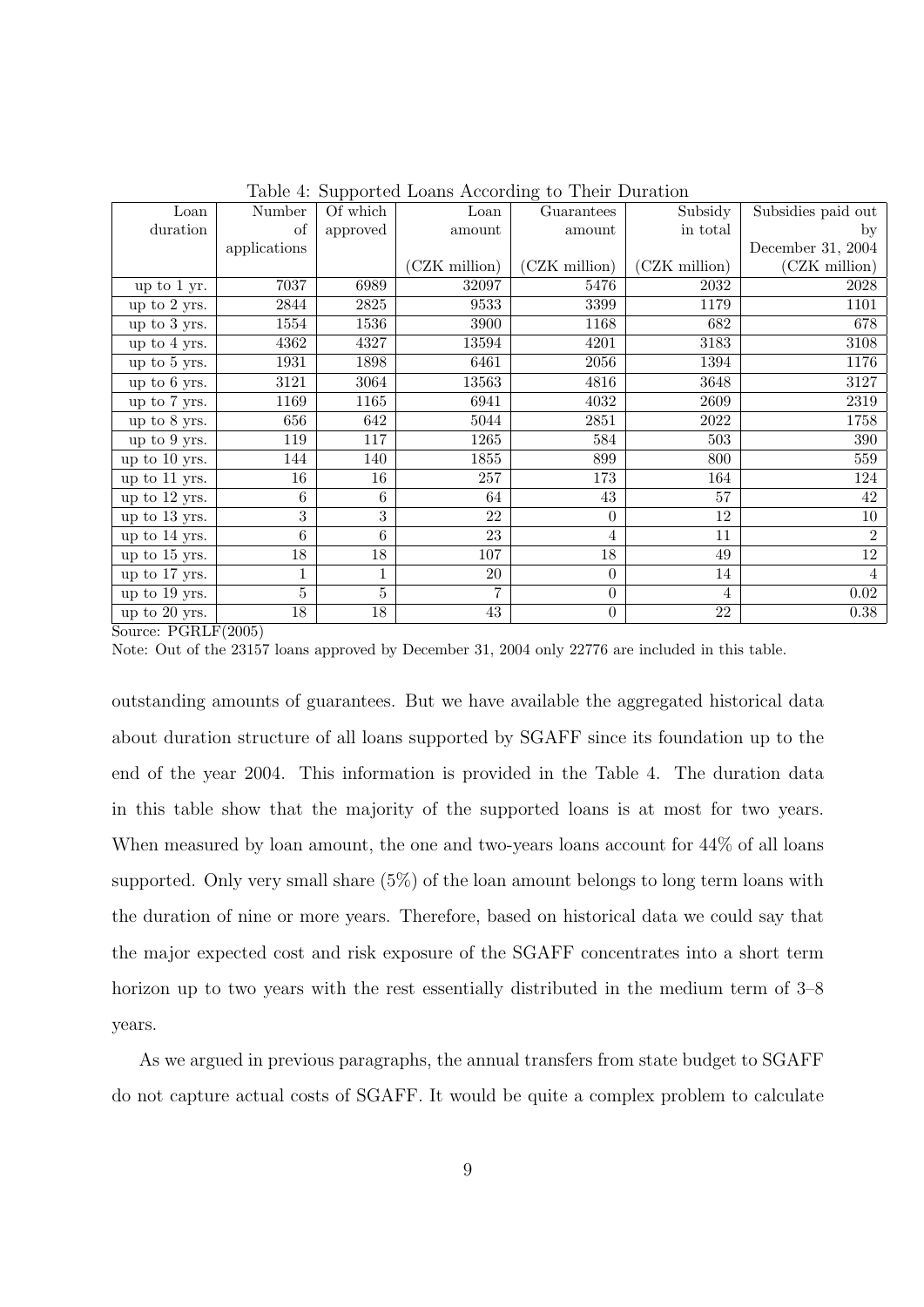| Year  | Guarantees    | $\alpha$ and $\alpha$ is the contract of $\alpha$<br>Number | $\alpha$ - $\alpha$ $\beta$ $\alpha$ $\beta$ $\beta$ - $\alpha$ $\beta$<br>Guarantee | Subsidies       | contracted and raid<br>Paid out from |
|-------|---------------|-------------------------------------------------------------|--------------------------------------------------------------------------------------|-----------------|--------------------------------------|
|       | contracted    | of defaults                                                 | payments                                                                             | contracted      | the subsidies                        |
|       |               |                                                             | by SGAFF                                                                             |                 | contracted                           |
|       | (CZK million) |                                                             | (CZK million)                                                                        | $(CZK)$ million | (CZK million)                        |
| 1994  | 1544          | $\theta$                                                    | $\theta$                                                                             | 1259            | 286                                  |
| 1995  | 4436          | 9                                                           | 28                                                                                   | 2417            | 722                                  |
| 1996  | 8265          | 19                                                          | 69                                                                                   | 4337            | 1819                                 |
| 1997  | 4788          | 61                                                          | 170                                                                                  | 2964            | 2702                                 |
| 1998  | 2307          | 119                                                         | 677                                                                                  | 1959            | 2682                                 |
| 1999  | 1138          | 191                                                         | 811                                                                                  | 1394            | 2208                                 |
| 2000  | 876           | 181                                                         | 723                                                                                  | 754             | 1606                                 |
| 2001  | 1129          | 99                                                          | 308                                                                                  | 992             | 1333                                 |
| 2002  | 1365          | 60                                                          | 109                                                                                  | 1008            | 1267                                 |
| 2003  | 1714          | 36                                                          | 131                                                                                  | 606             | 964                                  |
| 2004  | 2306          | 40                                                          | 176                                                                                  | 763             | 880                                  |
| total | 29869         | 815                                                         | 3201                                                                                 | 18453           | 16469                                |

Table 5: Guarantees and Subsidies Contracted and Paid

Source: PGRLF(2005)

true economic costs of SGAFF if we would consider all direct and indirect costs. In this paper we will restrict our attention just to the direct costs. Nevertheless even the quantification of all direct costs of SGAFF would not be easy task even if we had available the internal accounting data of SGAFF. Since we do not have access to these proprietary data, we focus just on the direct cost of the main activities of SGAFF in this paper.

As we already mentioned the principal activity of SGAFF is the support of agricultural commercial loans through interest rates subsidies and guarantees. Therefore the main budget costs of the SGAFF are the payments of interest rate subsidies and the guarantee payments for defaulted loans. These payments are given in the Table 5 for the period from 1994 to 2004.

It may be seen from the Table 5 that both the total cost of guarantee payments and the number of defaulted guaranteed loans were increasing with the sharp acceleration during the period 1998–2000. The reaction to this trend was the steady decrease in the size of contracted guarantees with the minimum achieved in in the year 2000. By comparing the total guarantee payments with the total volume of guarantees contracted since the beginning of SGAFF to the end of the year 2004, we find out that the average share of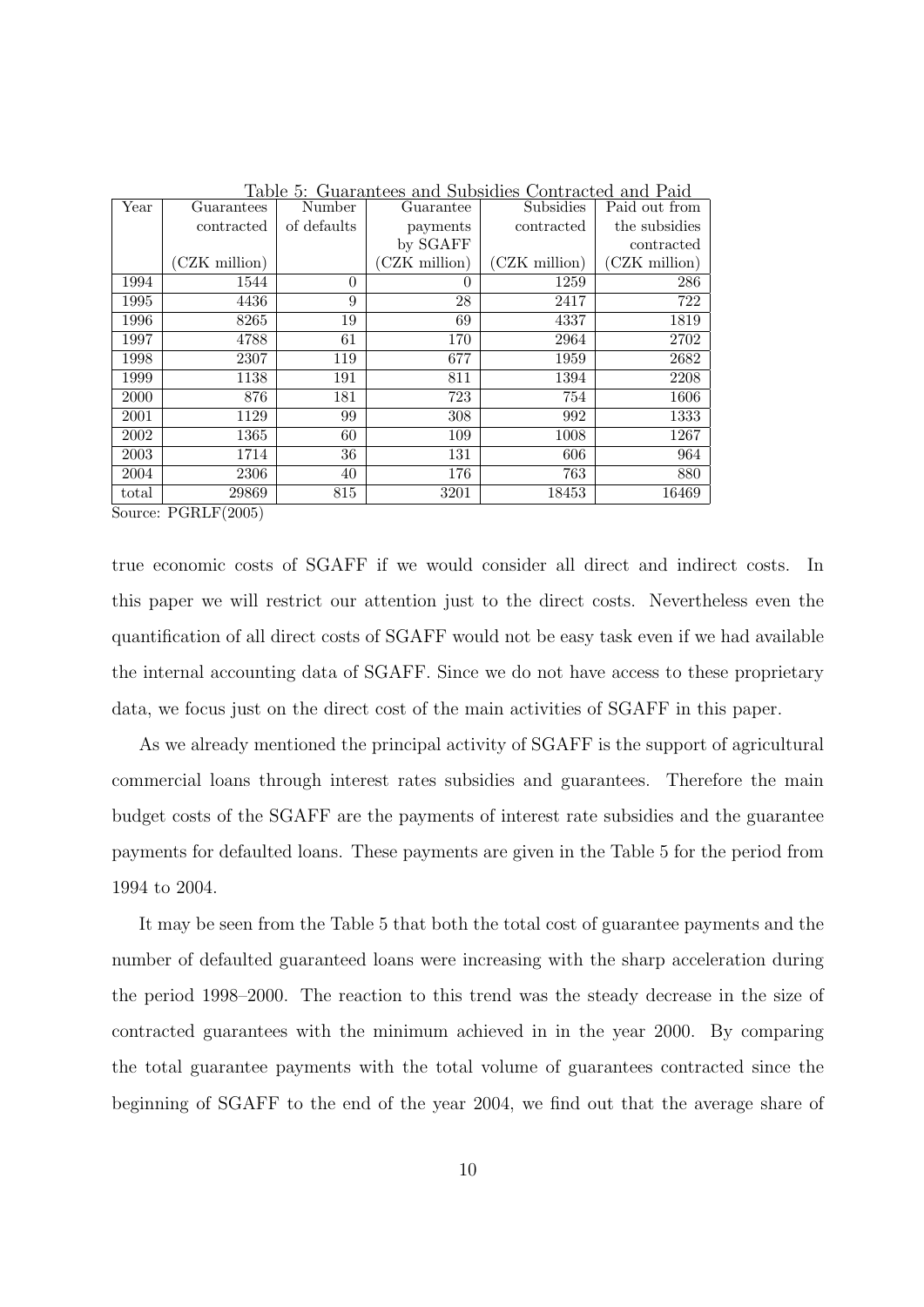paid guarantees with respect to the guarantees provided in the contracts over the years of the operations of SGAFF was slightly higher than 10 percent. As long as we take these historical data as a good prediction for expected future, we may expect that the cost of CZK 7.239 billion guarantees outstanding as of December 31, 2004 will be around CZK 0.7 billion in the terms of expected actual guarantee payments by SGAFF. When we add the CZK 1.737 billion of contracted interest rate subsidies outstanding, we see that the CZK 6.5 billion value of the portfolio of SGAFF is sufficiently high to support the major mission of SGAFF no matter what are the operational institutional costs of running the SGAFF operations and administration.

This comparison of the value of portfolio and expected cost of core activities of SGAFF explains the reasons of decreasing government budget contributions presented in the Table 2. It also explains the insistence of the Czech Ministry of Agriculture on the SGAFF taking part in additional supporting activities in addition to its main mission of providing credit guarantees and interest rate subsidies.

SGAFF obviously has also operational and administrative costs connected with its functioning as an institution and the financial costs of active management of its portfolio. It also incurs significant costs connected with a number of ad hoc activities imposed upon it by its sole shareholder — the Czech Ministry of Agriculture. These ad hoc activities range from the purchases of receivables to be received by primary agricultural producers from processing firms during 1994–1999 to the flood relief loans for 1997 and 2002 floods. The most recent example is the involvement of SGAFF in the agricultural insurance support since 2004. This support of agriculture insurance seems to be a lasting activity which could become one of the major SGAFF lines of business.

While Czech Supreme Audit Office (1997, 1999) or Silar (1996) mentioned and criticized a number of inefficiencies connected both with the main activities of SGAFF and all those supplementary activities, we left all these legitimate concerns aside in this paper and we restricted our attention just to the interest rates subsidies and guarantees payments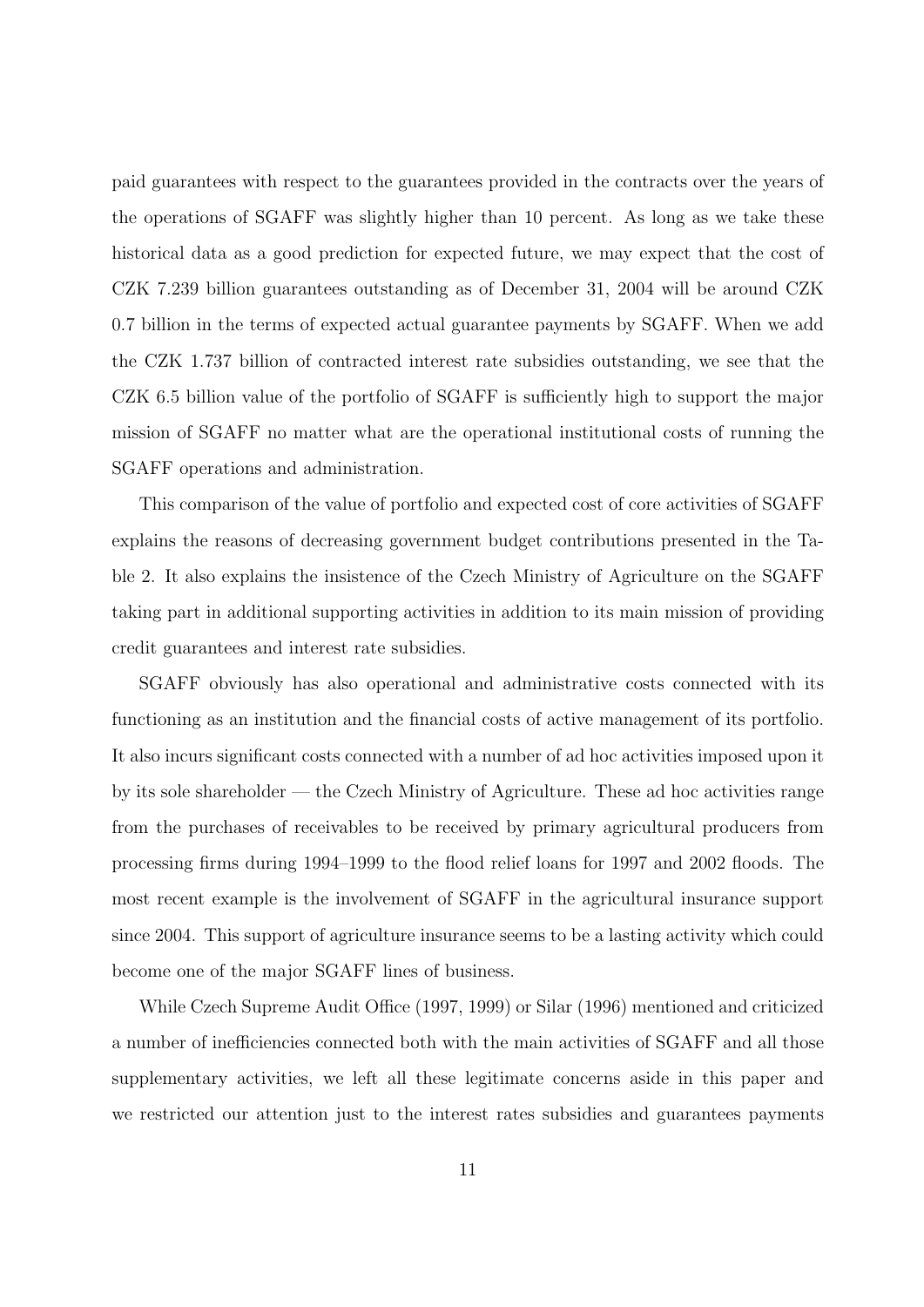summarized in the Table 5. We will continue to keep this concentration on guarantees and interest rate subsidies in the following sections in which we switch our focus from the empirical quantitative investigation to the theoretical qualitative mode of analysis.

# 4 The Model of Credit Rationing under Asymmetric Information

In this section we incorporate the problem of budget costs of the government intervention into the simplified version of the model of credit market under asymmetric information developed by Janda (2003, 2005). This abridged model concentrates on inefficiencies caused by credit rationing and therefore does not deal with efficiency losses caused by collateralized debt contracts, which are analyzed by Janda (2003, 2005).

There are two types of risk neutral borrowers in this model, indexed as a type 1 and a type 2. These two types are distinguished by their probability of successfully finishing their project, denoted as  $0 < \delta_1 < \delta_2 < 1$ , and by their reservation utilities, denoted as  $b_1 < b_2$ . The probability that the random borrower facing lender is of a type 1 is  $\theta$ .

The borrower can either undertake one risky project, which yields  $y$  in the case of a success and 0 in the case of a failure, or he obtains the reservation utility  $b_i$ ,  $i \in \{1,2\}$ . When the project is completed, the outcome of the project is freely observed by borrower, lender, and government.

In order to undertake the project the borrower has to borrow one unit of money from the lender. The unit cost of funds for risk neutral lenders engaged in Bertrand competition is denoted as  $\rho$ . The contracts among lender and borrower are standard debt contracts. This means that in the case of the success of the project the lender receives a constant repayment R. Each lender offers two types of contract. Each contract is a pair  $(\pi_i, R_i)$ ,  $i \in \{1,2\}$  where  $R_i$  is the required repayment and  $\pi_i$  is the credit rationing probability,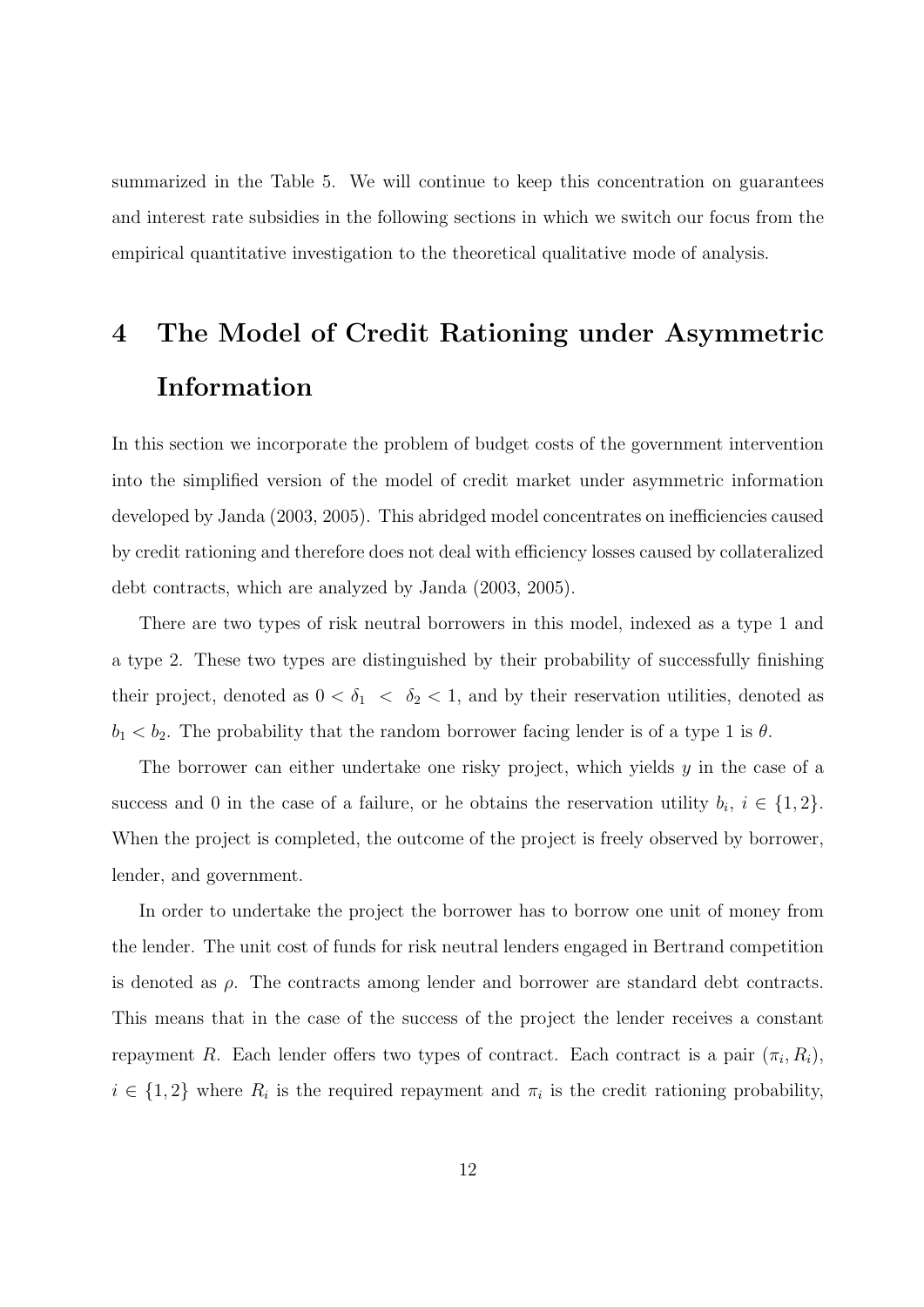that is, the probability that the application of the borrower who chooses this contract will be satisfied.

The expected utility of a borrower of type i who applies for a contract designed for a borrower of a type  $j$  is given as incremental expected utility:

$$
U_{ij} = \{\pi_j[\delta_i(y - R_j)] + (1 - \pi_j)b_i\} - b_i,
$$

which may be simplified as

$$
U_{ij} = \pi_j[\delta_i(y - R_j) - b_i].
$$
\n(1)

This definition of utility function leads naturally to the participation constraint in the form

$$
U_{ij}\geq 0.
$$

We assume that each project is socially efficient, that is  $\delta_i y > b_i + \rho$ . The only informational asymmetry in the model is that ex ante lenders and government do not know the type of borrower.

The government may attempt to reduce the inefficiencies created by credit rationing by three types of interventions, which were motivated by the programs used by the Czech SGAFF.

Under the proportional guarantees program, the government guarantees the payment of the fraction  $\alpha_i$  of the contracted loan repayment in the case of zero return from a project. The expected profit to a lender is

$$
B_i = \pi_i[\delta_i R_i + (1 - \delta_i)\alpha_i R_i - \rho].
$$
\n(2)

Under the lump-sum guarantees program the government guarantees the payment of an exogenously determined lump-sum  $g_i$  in the case of zero return from project. The expected profit to a lender is

$$
B_i = \pi_i[\delta_i R_i + (1 - \delta_i)g_i - \rho].\tag{3}
$$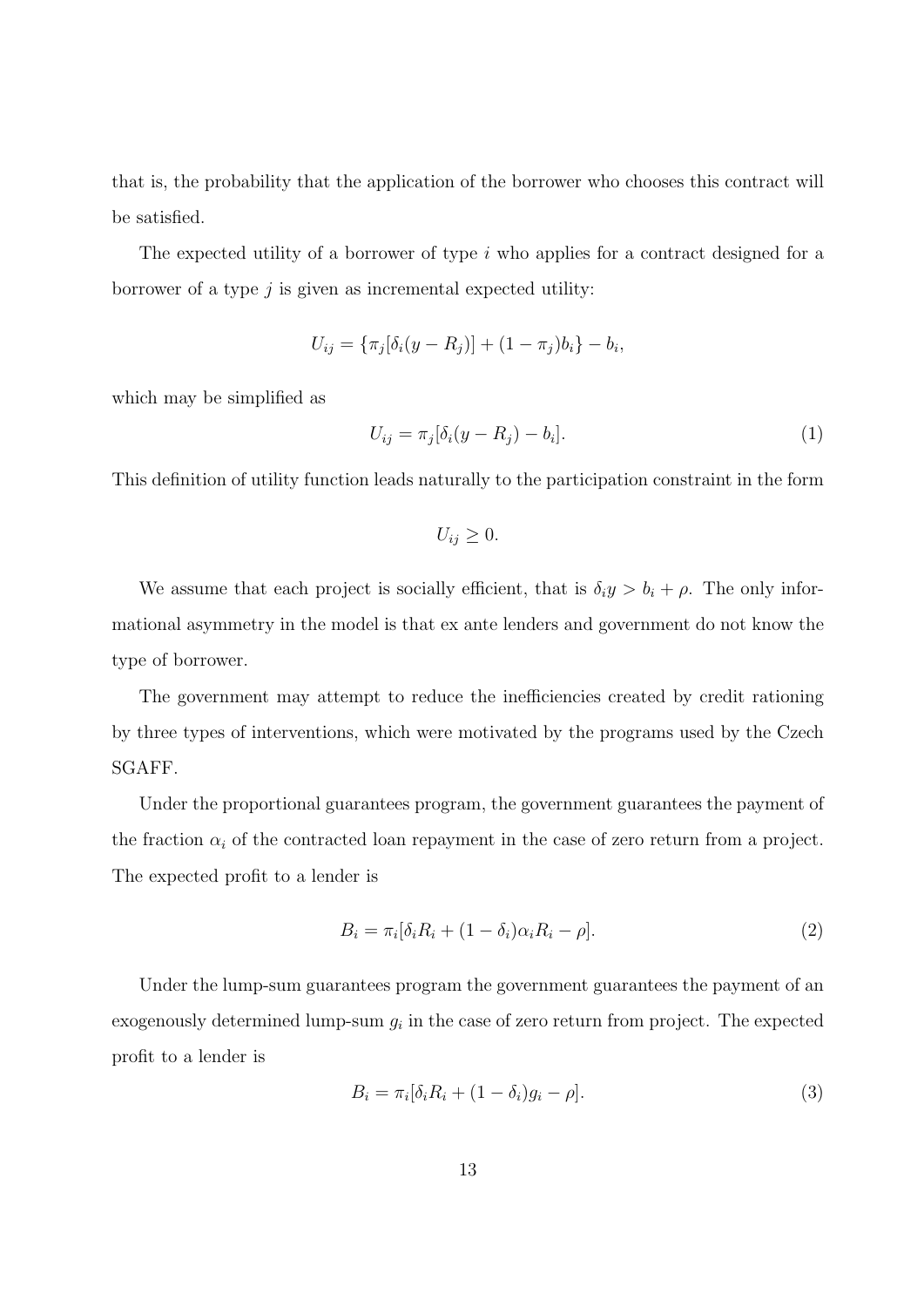The last considered type of an intervention is an interest rate subsidy  $s_i$ , which is paid only in the case of project's success, as opposed to guarantees, which are paid in the case of failure. While the subsidy reduces the interest rate paid by a borrower, we can treat it analytically just like an exogenous supplement to a repayment to a lender. Therefore the expected profit to a lender is

$$
B_i = \pi_i[\delta_i(R_i + s_i) - \rho].\tag{4}
$$

In accord with the practice of the SGAFF, these supports are provided by the government for free. This means that the borrower does not have to pay any guarantee (or subsidy) fee to the government, which is in the Czech reality represented by SGAFF. This is in a sharp contrast with the usual commercially provided guarantees.

### 5 The Optimization Problem and Its Solution

Since the focus of our attention in this paper is on the budget costs of the government intervention, we only briefly state the solutions of the model under three different considered interventions here. The detailed solution of the full unabridged model with the relevant proofs is provided by Janda (2003, 2005). Those papers consider our three types of government interventions but do not deal with their government budget impact, which is the point of interest in this article. In this paper we will analyze only the situation when the values of the reservation utilities and likelihood of success parameters are such that  $b_2$  $\frac{b_2}{b_1} \geq \frac{\delta_2}{\delta_1}$  $\frac{\delta_2}{\delta_1}$ . This situation corresponds to the transition economy case in the terminology of Janda (2003, 2005).

The lender under asymmetric information does not know ex ante the risk class of a borrower. Because of the competition from other lenders, each lender attempts to offer to each type of the borrower as good conditions as possible. If the lump-sum guarantees are provided, the maximization problem of a lender is given by: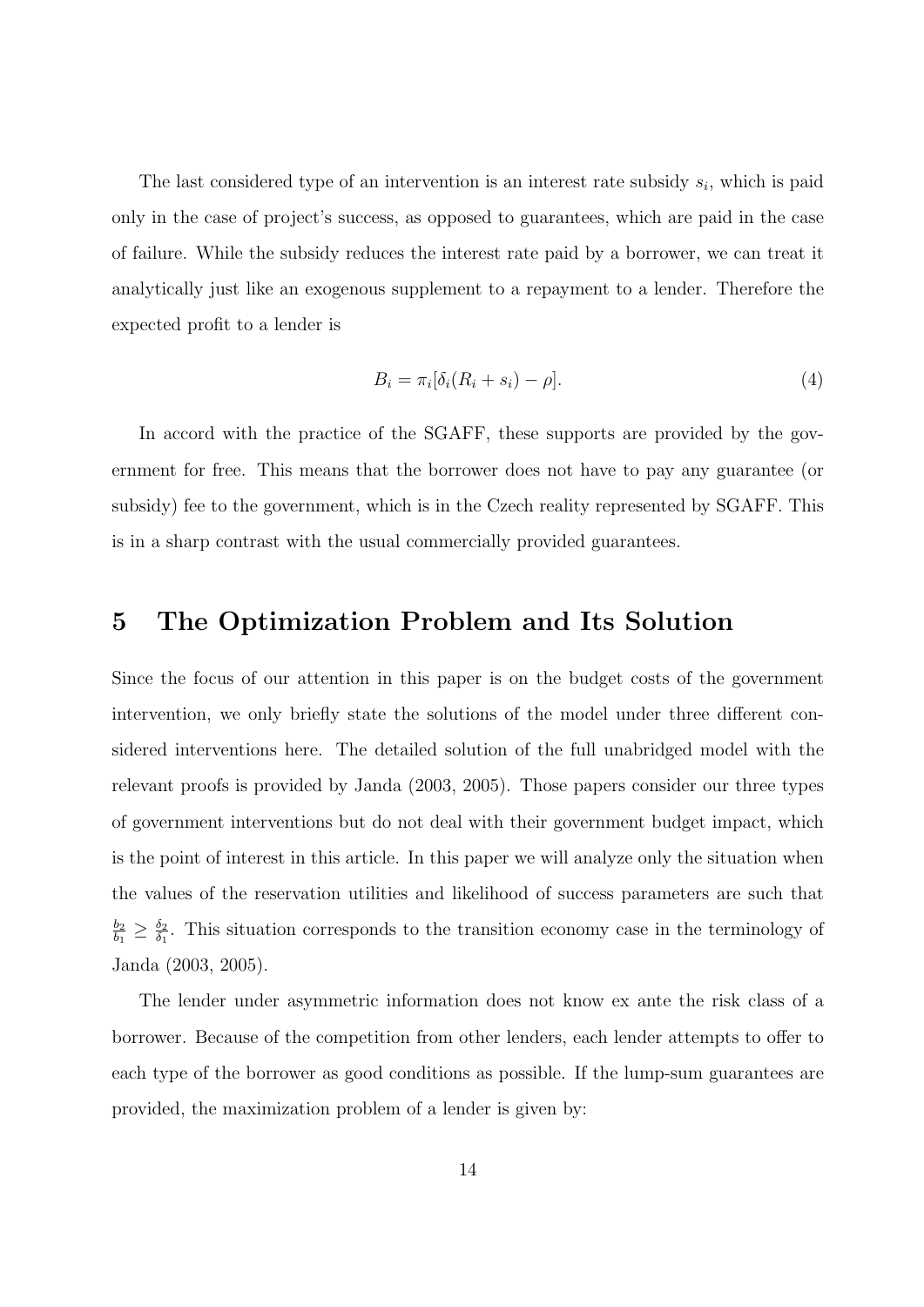$$
\begin{aligned}\n\max_{\pi_1, R_1} & M &= \theta U_{11} + (1 - \theta) U_{22} \\
\left(\begin{array}{c}\n\pi_1, R_1 \\
\pi_2, R_2\n\end{array}\right) &= \theta \pi_1 [\delta_1 (y - R_1) - b_1] + \\
&\quad (1 - \theta) \pi_2 [\delta_2 (y - R_2) - b_2]\n\end{aligned}
$$

s.t.

$$
\pi_1[\delta_1(y - R_1) - b_1] \geq \pi_2[\delta_1(y - R_2) - b_1], \quad \text{(IC1)}
$$
  
\n
$$
\pi_2[\delta_2(y - R_2) - b_2] \geq \pi_1[\delta_2(y - R_1) - b_2], \quad \text{(IC2)}
$$
  
\n
$$
U_{ii} \geq 0, \quad \text{(IRi)}
$$
  
\n
$$
0 \leq \pi_i \leq 1,
$$
  
\n
$$
\delta_i R_i + (1 - \delta_i) g_i - \rho = 0,
$$
  
\n
$$
i \in \{1, 2\}.
$$

Equation (5) is a zero profit condition for lenders, which explicitly prohibits a crosssubsidization. This means that it is not possible for lenders to suffer a loss on a contract to one type of a borrower and to enjoy a positive profit on a contract to another type of a borrower. Zero profit constraint puts a bound on the ability of lender to offer the most attractive contract to the borrower when the lender competes for him with the other lenders.

When the proportional guarantees are used, the lender's zero profit condition (5) is replaced by

$$
\delta_i R_i + (1 - \delta_i) \alpha_i R_i - \rho = 0. \tag{6}
$$

When the interest rate subsidies are used the lender's zero profit condition (5) is replaced by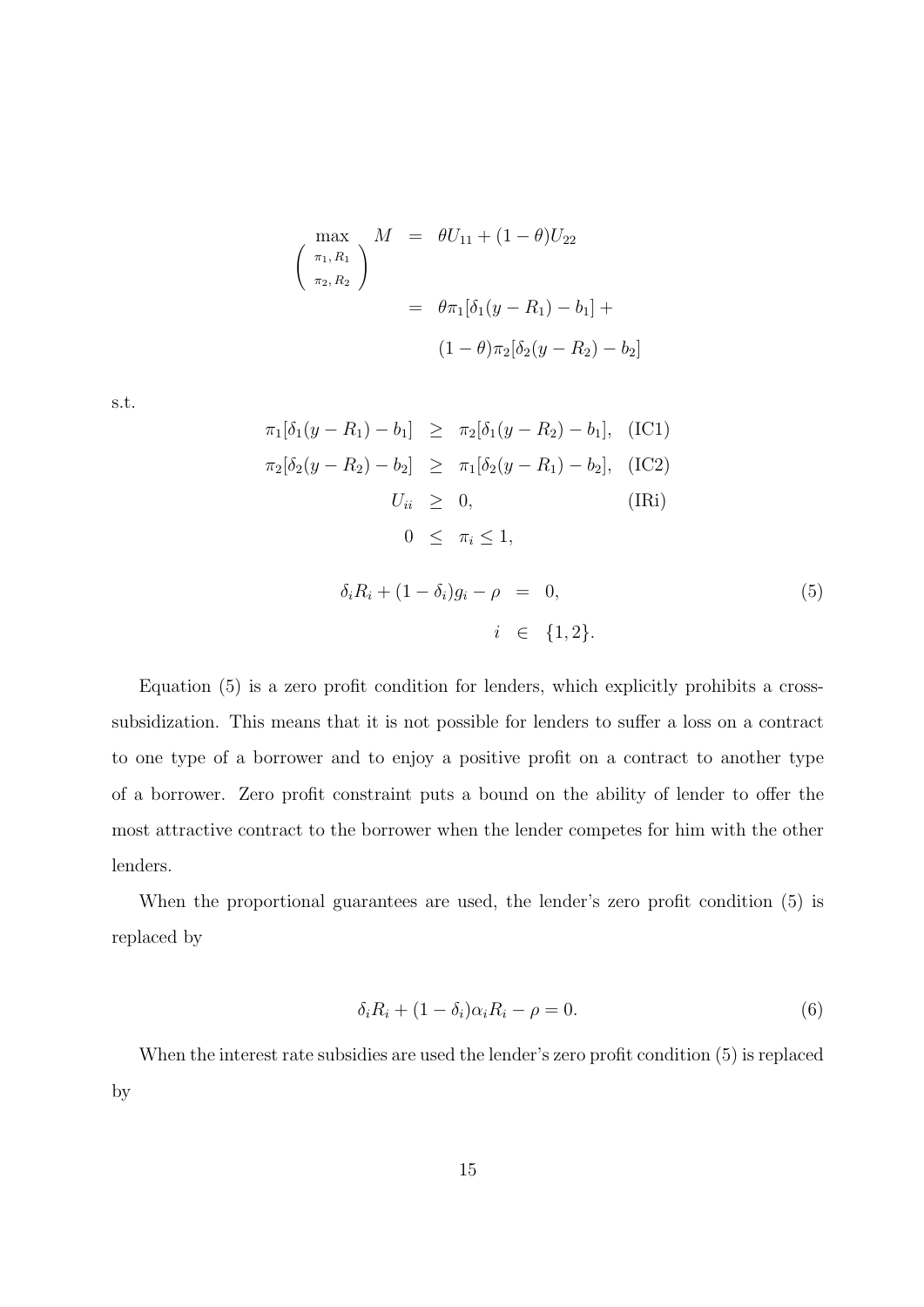$$
\delta_i(R_i + s_i) - \rho = 0. \tag{7}
$$

By solving this optimization problem we find out the following characteristics of the optimal solution.

For the government support realized through lump-sum guarantees the contracts for high-risk (indexed as borrower 1) and low risk borrower (indexed as borrower 2) are given by:

$$
\pi_1^* = 1, R_i^* = \frac{\rho - (1 - \delta_i)g_i}{\delta_i}, \quad i \in \{1, 2\}.
$$
 (8)

$$
\pi_2^* = \frac{\delta_1 y - \rho - b_1 + (1 - \delta_1) g_1}{\delta_1 y - \frac{\delta_1}{\delta_2} \rho - b_1 + \frac{\delta_1 (1 - \delta_2)}{\delta_2} g_2}.
$$
\n(9)

For the government support realized through proportional guarantees the contracts for high-risk (indexed as borrower 1) and low risk borrower (indexed as borrower 2) are given by:

$$
\pi_1^* = 1, R_i^* = \frac{\rho}{\delta_i + (1 - \delta_i)\alpha_i}, \quad i \in \{1, 2\}.
$$
 (10)

$$
\pi_2^* = \frac{\delta_1 y - b_1 - \frac{\delta_1 \rho}{\delta_1 + (1 - \delta_1)\alpha_1}}{\delta_1 y - b_1 - \frac{\delta_1 \rho}{\delta_2 + (1 - \delta_2)\alpha_2}}.\tag{11}
$$

For the government support realized through interest rates subsidies the contracts for high-risk (indexed as borrower 1) and low risk borrower (indexed as borrower 2) are given by:

$$
\pi_1^* = 1, R_i^* = \frac{\rho}{\delta_i} - s_i, \quad i \in \{1, 2\}.
$$
\n(12)

$$
\pi_2^* = \frac{\delta_1 y - \rho - b_1 + \delta_1 s_1}{\delta_1 y - \frac{\delta_1}{\delta_2} \rho - b_1 + \delta_1 s_2}.
$$
\n(13)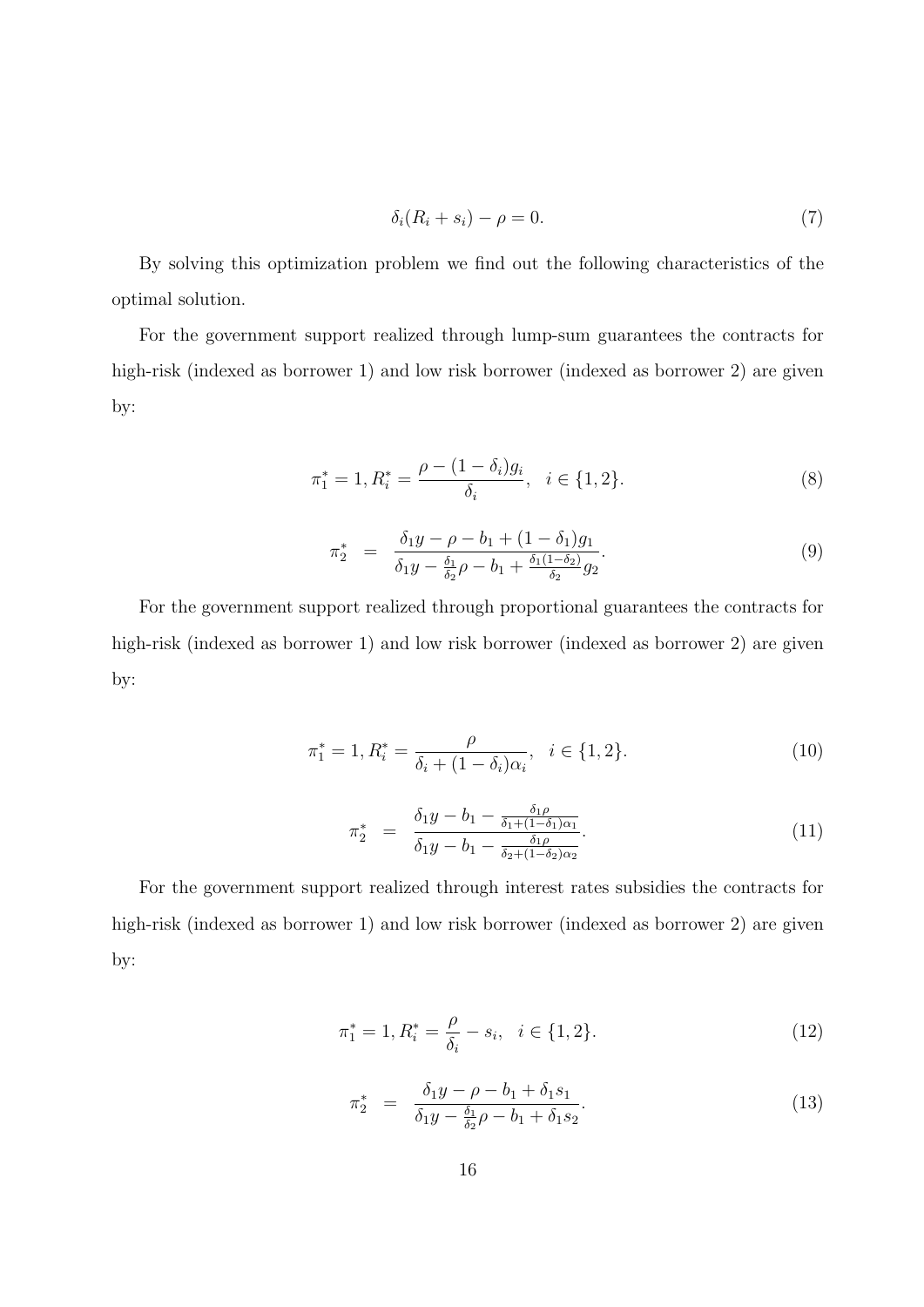In the next section we will use these equilibrium values of the required repayments  $R_i^*$ and credit rationing probabilities  $\pi_i^*, i \in \{1,2\}$ , to evaluate the budget cost of different types of interventions.

## 6 Budget Cost of Interventions

From the welfare point of view the absolute volume of the government money spent on the interventions really does not matter as long as we take it as a pure transfer without any transaction cost. We do not include into this model any formal considerations of the cost of obtaining money for the the government budget neither do we model the cost of transferring money from the government budget to the hands of lenders and borrowers. This means that we do not answer the question if (taking into account the cost of obtaining and transferring money) it is socially efficient for the government to engage in credit market interventions. In accord with actual situation of the Czech agricultural policies and government decision making, we take it as a given fact that based on political reasons the government decides to undertake a credit market intervention. Nevertheless we assume that government would like to achieve its goals in the improving efficiency of credit markets with as little government budget outlays as possible. (It is a very obvious assumption, but it is not trivial. It could be possible that for some political economy reasons the government would follow some additional goals besides improving the efficiency of credit markets and those goals would not be compatible with the government budget cost minimization.) Consequently, the government is very much interested in the expected budget impact of its interventions, which is the subject of the following analysis. This means that we compare here only relative efficiency (from the budget cost perspective) of different credit market interventions.

The expected budget cost of different forms of government interventions  $G_m$ ,  $m \in$  $\{\alpha, g, s\}$  are given by the following formulas: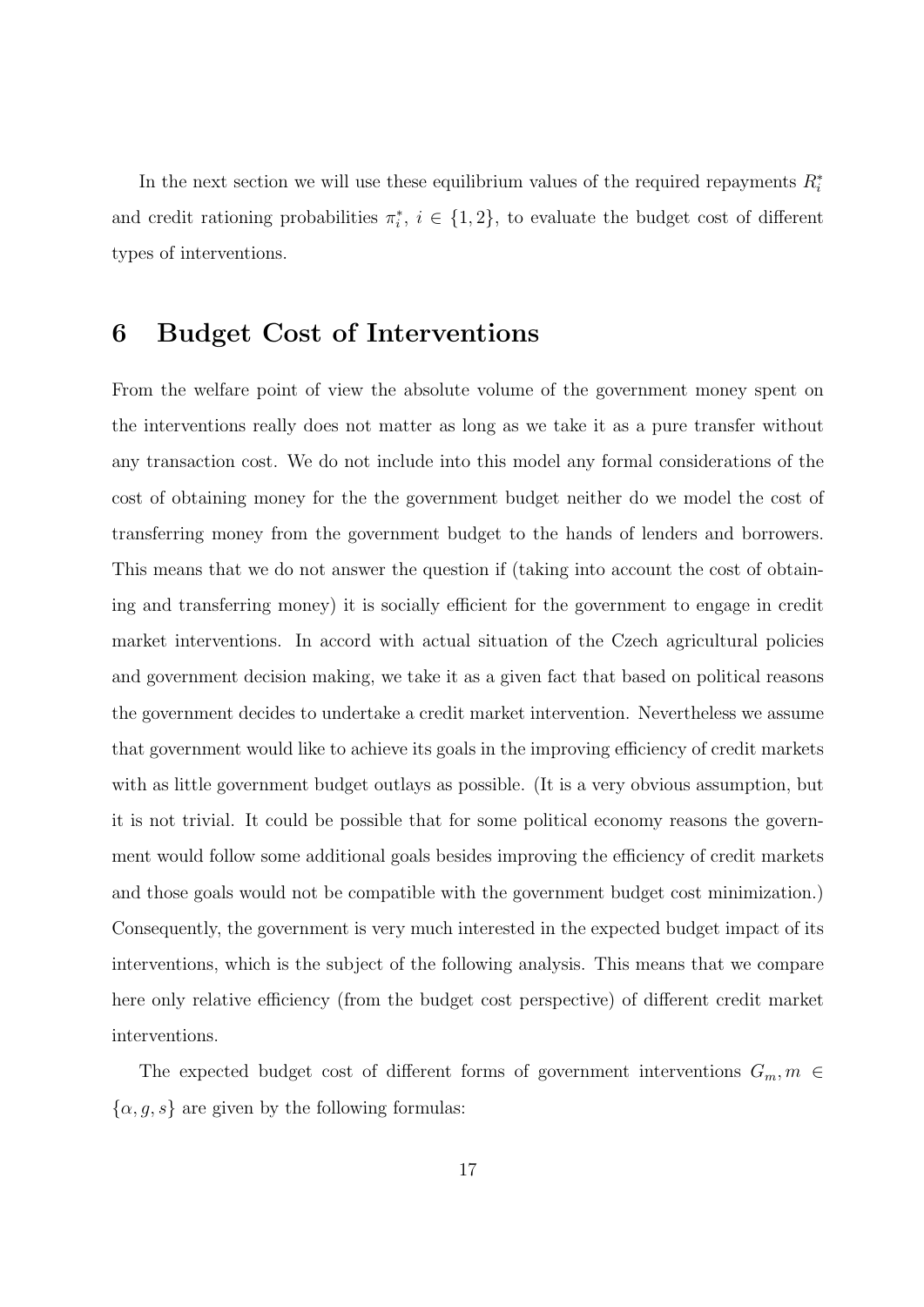Proportional guarantees:

$$
G_{\alpha} = \theta \pi_1^*(1 - \delta_1)[\alpha_1 \frac{\rho}{\delta_1 + (1 - \delta_1)\alpha_1}] +
$$
  

$$
(1 - \theta)\pi_2^*(1 - \delta_2)[\alpha_2 \frac{\rho}{\delta_2 + (1 - \delta_2)\alpha_2}].
$$
 (14)

Lump-sum guarantees:

$$
G_g = \theta \pi_1^*(1 - \delta_1)g_1 + (1 - \theta)\pi_2^*(1 - \delta_2)g_2.
$$
 (15)

Interest rate subsidies:

$$
G_s = \theta \pi_1^* \delta_1 s_1 + (1 - \theta) \pi_2^* \delta_2 s_2.
$$
\n(16)

Under the assumptions of our model in the first-best full information case all the projects would be realized. This means that asymmetric information leading to equilibrium credit rationing generates welfare loss.

In the remainder of this section we consider the following scenario. We assume that government determines the target level of credit rationing which the government would like to achieve. To get to this target level government is able to use different credit support instruments.

Given a required target level of efficiency (determined by the level of  $\pi_2^*$  ) denoted as  $\pi_h$ , we can determine the level of intervention  $m_1(m_2, \pi_h)$ , where  $m \in \{\alpha, g, s\}$ , needed to achieve this required target.

We will compute these levels of intervention and subsequently we will use them to compare the budget impact of different types of interventions under the condition of the same achieved target level of efficiency.

For proportional guarantees we express from equation (11) the formula for a proportional guarantee to a high risk borrower  $\alpha_1$  as a function of the target level of credit rationing  $\pi_h$  and the proportional guarantee to a low risk borrower  $\alpha_2$ :

$$
\pi_h\left[\delta_1y - b_1 - \frac{\delta_1\rho}{\delta_2 + (1-\delta_2)\alpha_2}\right] = \delta_1y - b_1 - \frac{\delta_1\rho}{\delta_1 + (1-\delta_1)\alpha_1(\alpha_2, \pi_h)},
$$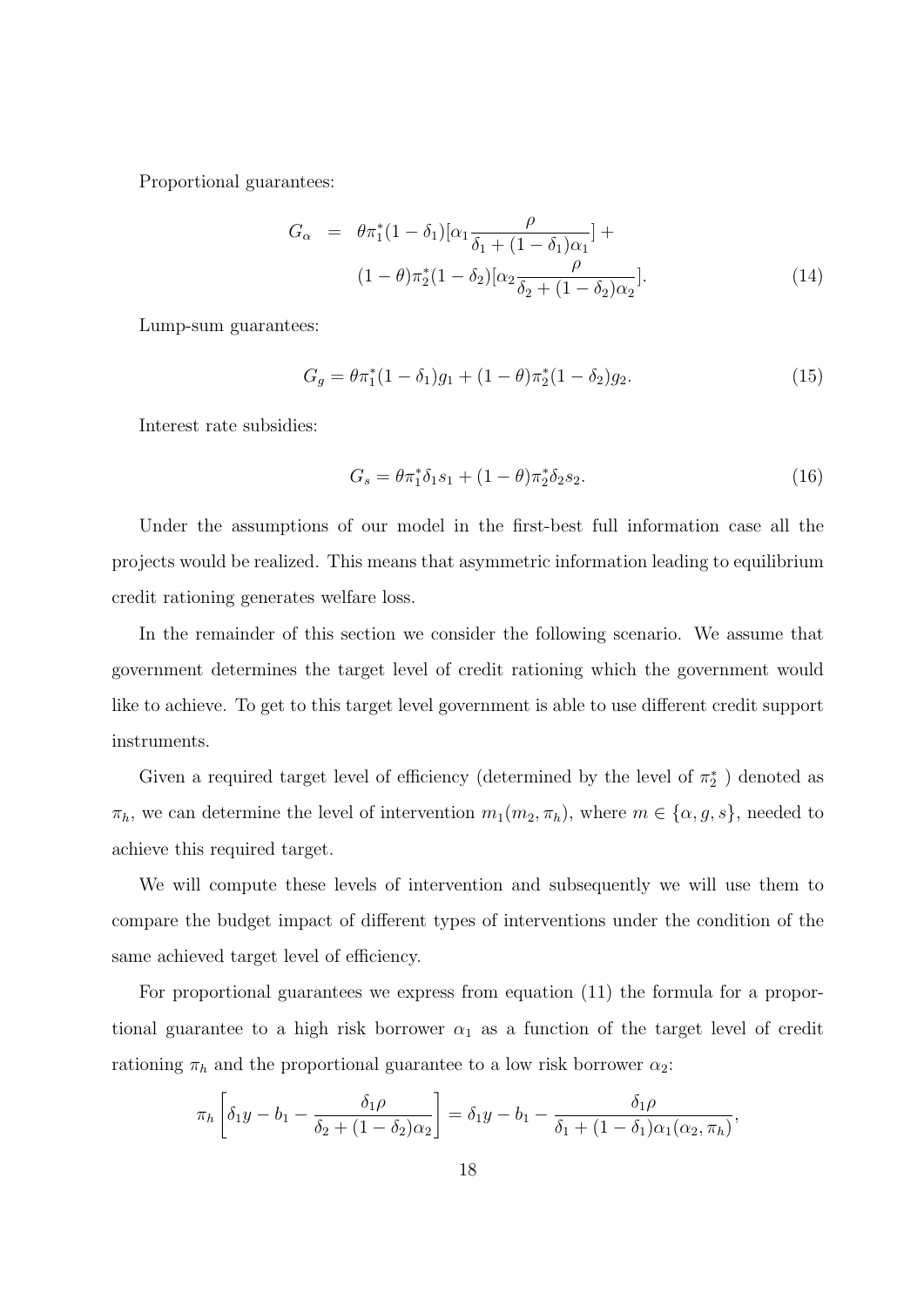which leads to:

$$
\alpha_1(\alpha_2, \pi_h) = \frac{\delta_1 \left\{ \rho - \left[ \delta_1 y - b_1 - \pi_h \left[ \delta_1 y - b_1 - \frac{\delta_1 \rho}{\delta_2 + (1 - \delta_2) \alpha_2} \right] \right] \right\}}{\left( 1 - \delta_1 \right) \left[ \delta_1 y - b_1 - \pi_h \left[ \delta_1 y - b_1 - \frac{\delta_1 \rho}{\delta_2 + (1 - \delta_2) \alpha_2} \right] \right]}.
$$
\n(17)

The size of a lump-sum guarantee for a high risk borrower  $g_1$ , given as a function of the targeted level of credit rationing  $\pi_h$  and the lump-sum guarantee for a low risk borrower  $g_2$ , is obtained from equation (9) as:

$$
g_1(g_2, \pi_h) = \frac{\pi_h[\delta_1 y - \frac{\delta_1}{\delta_2}\rho - b_1 + \frac{\delta_1(1-\delta_2)}{\delta_2}g_2] - \delta_1 y + \rho + b_1}{1 - \delta_1}.
$$
 (18)

Similarly, the interest rate subsidy for a high risk borrower, given as a function of  $\pi_h$ and  $s_2$ , is obtained from equation (13) as:

$$
s_1(s_2, \pi_h) = \frac{\pi_h(\delta_1 y - \frac{\delta_1}{\delta_2}\rho - b_1 + \delta_1 s_2) - \delta_1 y + \rho + b_1}{\delta_1}.
$$
 (19)

The budget cost of a lump-sum guarantee intervention, given as a function of  $\pi_h$  and  $g_2$ , are obtained by substituting  $g_1(g_2, \pi_h)$  from (18) and  $\pi_1^* = 1$  from (8), into (15):

$$
G_g = \theta \left\{ \pi_h \left[ \delta_1 y - \frac{\delta_1}{\delta_2} \rho - b_1 + \frac{\delta_1 (1 - \delta_2)}{\delta_2} g_2 \right] - \delta_1 y + \rho + b_1 \right\} +
$$
  
\n
$$
(1 - \theta) \pi_h (1 - \delta_2) g_2
$$
  
\n
$$
= \theta \left\{ \pi_h \left[ \delta_1 y - \frac{\delta_1}{\delta_2} \rho - b_1 \right] - \delta_1 y + \rho + b_1 \right\} +
$$
  
\n
$$
\theta \pi_h \frac{\delta_1 (1 - \delta_2)}{\delta_2} g_2 + (1 - \theta) \pi_h (1 - \delta_2) g_2.
$$

The budget cost of an interest rate subsidy, given as a function of  $\pi_h$  and  $s_2$ , are obtained by substituting  $\pi_1^* = 1$  from (12) and  $s_1(s_2, \pi_h)$  from (19), into (16):

$$
G_s = \theta \left[ \pi_h (\delta_1 y - \frac{\delta_1}{\delta_2} \rho - b_1 + \delta_1 s_2) - \delta_1 y + \rho + b_1 \right] + (1 - \theta) \pi_h \delta_2 s_2
$$
  
=  $\theta \left\{ \pi_h \left[ \delta_1 y - \frac{\delta_1}{\delta_2} \rho - b_1 \right] - \delta_1 y + \rho + b_1 \right\} + \theta \pi_h \delta_1 s_2 + (1 - \theta) \pi_h \delta_2 s_2.$ 

The comparison of the budget cost for the targeted lump-sum guarantees and for the targeted interest rate subsidies shows that:

$$
G_s - G_g = \pi_h \left\{ s_2 [\theta \delta_1 + (1 - \theta) \delta_2] - g_2 [\theta \frac{\delta_1 (1 - \delta_2)}{\delta_2} + (1 - \theta) (1 - \delta_2)] \right\} > 0
$$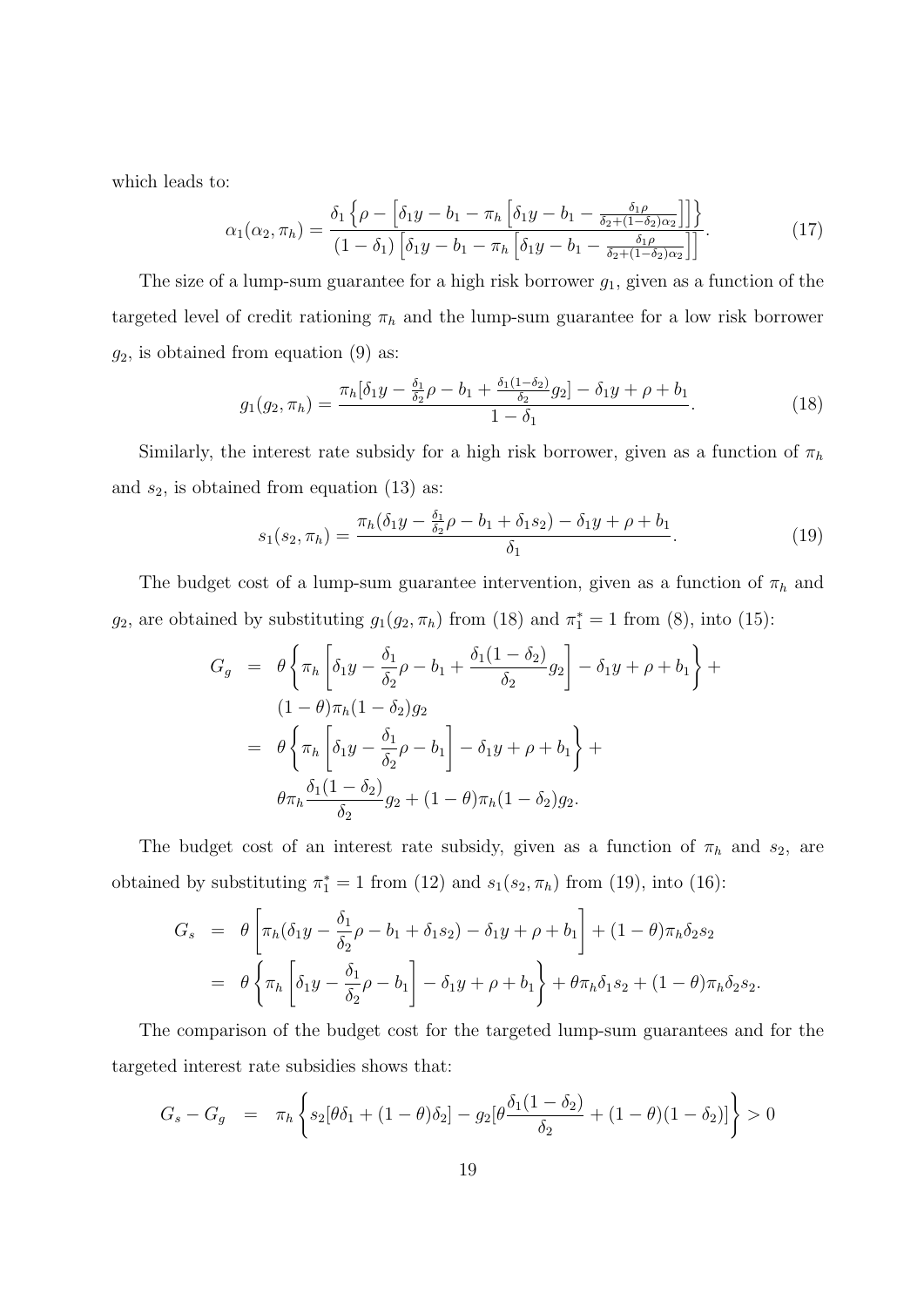$$
\Leftrightarrow s_2 > \frac{g_2(1-\delta_2)[\theta \frac{\delta_1}{\delta_2} + 1 - \theta]}{\theta \delta_1 + (1-\theta)\delta_2} = g_2 \frac{1-\delta_2}{\delta_2}.
$$

So, intuitively plausible, if  $s_2$  is sufficiently high relative to  $g_2$ , then  $G_s > G_g$ . This means that if the government is targeting support both to low and high risk borrowers, the comparison of budget impacts of lump-sum guarantees and interest rate subsidies depend on the size of support provided directly to low risk borrowers. The intervention with lower support targeted to low risk borrowers will be cheaper for the government budget.

For the optimal solution with  $s_2 \to 0$ ,  $g_2 \to 0$  we get  $\lim_{s_2 \to 0} G_s = \lim_{g_2 \to 0} G_g$ . For  $\alpha_2 \rightarrow 0$ , the budget cost is given as:

$$
\lim_{\alpha_2 \to 0} G_{\alpha} = \theta \left[ \pi_h(\delta_1 y - \frac{\delta_1}{\delta_2} \rho - b_1) - \delta_1 y + \rho + b_1 \right] \Rightarrow \lim_{\alpha_2 \to 0} G_{\alpha} = \lim_{s_2 \to 0} G_s = \lim_{g_2 \to 0} G_g.
$$

For the optimal interventions with negligible volume of support targeted to low risk borrower the government is indifferent among all three analyzed types of intervention as far as the government budget impact of these interventions is concerned.

In the case of lump-sum guarantees and interest rate subsidies we can also easily express  $g = g_1 = g_2$  and  $s = s_1 = s_2$ :

$$
g(\pi_h) = \frac{\delta_2[\pi_h(\delta_1 y - \frac{\delta_1}{\delta_2}\rho - b_1) - (\delta_1 y - \rho - b_1)]}{(1 - \delta_1)\delta_2 - \pi_h\delta_1(1 - \delta_2)}.
$$

$$
s(\pi_h) = \frac{\pi_h(\delta_1 y - \frac{\delta_1}{\delta_2}\rho - b_1) - (\delta_1 y - \rho - b_1)}{\delta_1(1 - \pi_h)}.
$$

The comparison of the cost of non-targeted lump-sum guarantees and non-targeted interest rate subsidies shows that:

$$
G_s - G_g = [\pi_h(\delta_1 y - \frac{\delta_1}{\delta_2}\rho - b_1) - (\delta_1 y - \rho - b_1)].
$$
  
\n
$$
\frac{[\delta_2(1 - \delta_1) - \pi_h\delta_1(1 - \delta_2)][\theta\delta_1 + (1 - \theta)\delta_2\pi_h] - \delta_1\delta_2(1 - \pi_h)[\theta(1 - \delta_1) + (1 - \theta)\pi_h(1 - \delta_2)]}{\delta_1(1 - \pi_h)[\delta_2(1 - \delta_1) - \pi_h\delta_1(1 - \delta_2)]}
$$
  
\n
$$
= [\pi_h(\delta_1 y - \frac{\delta_1}{\delta_2}\rho - b_1) - (\delta_1 y - \rho - b_1)] \frac{(\delta_2 - \delta_1)\pi_h[\delta_1\theta + \delta_2(1 - \theta)]}{(1 - \pi_h)[\delta_2(1 - \delta_1) - \pi_h\delta_1(1 - \delta_2)]}.
$$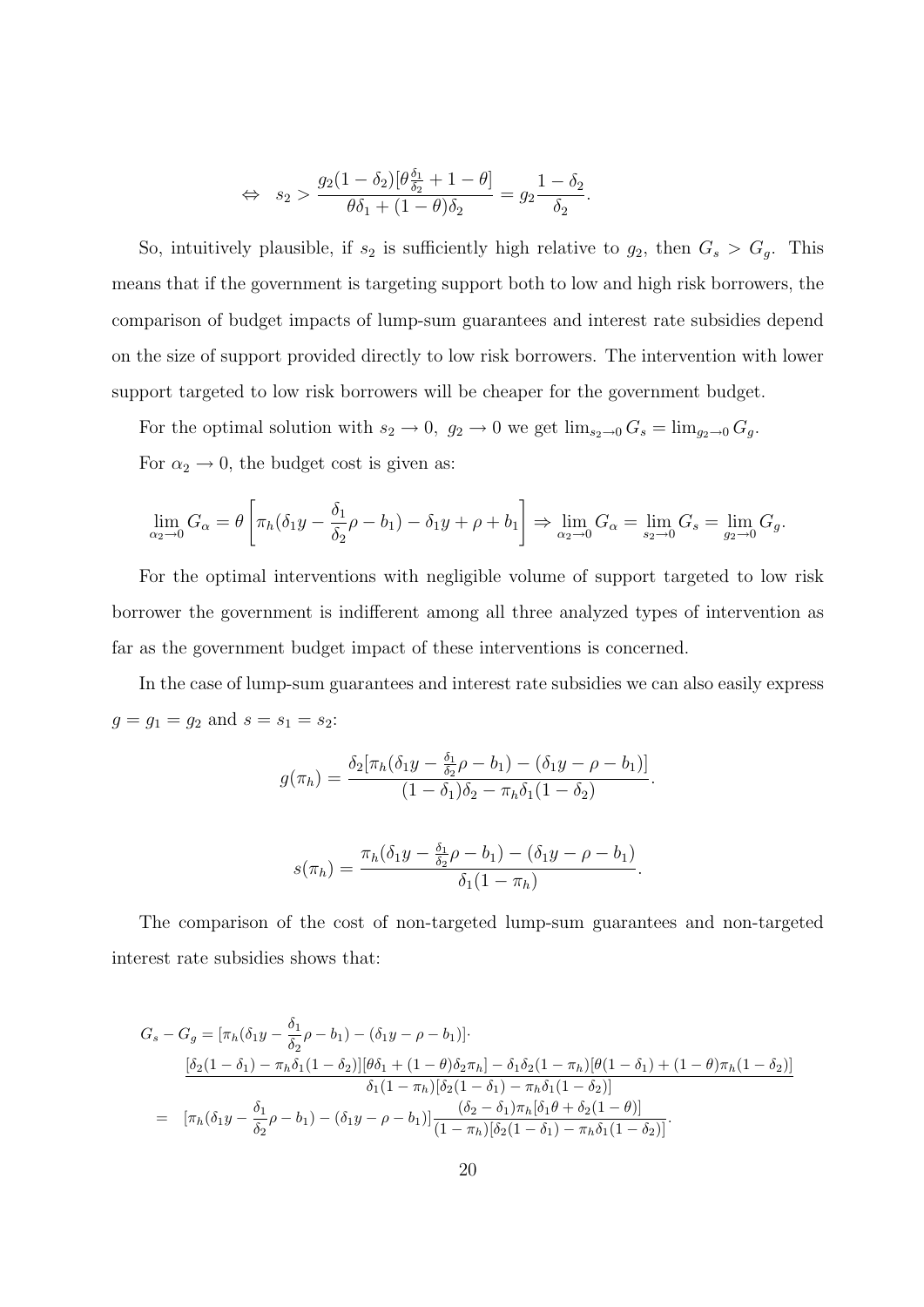Since the denominator term  $(1 - \pi_h)[\delta_2(1 - \delta_1) - \pi_h \delta_1(1 - \delta_2)]$  may be shown to be positive, the entire fraction is positive. The sign of the difference  $(G_s - G_g)$  therefore depends on the leading term  $[\pi_h(\delta_1 y - \frac{\delta_1}{\delta_2})$  $\frac{\delta_1}{\delta_2} \rho - b_1$ ) –  $(\delta_1 y - \rho - b_1)$ , which is positive if  $\pi_h > \frac{\delta_1 y - \rho - b_1}{s - \delta_1}$  $\frac{\delta_1 y-\rho-b_1}{\delta_1 y-\frac{\delta_1}{\delta_2}\rho-b_1}$ . This fraction is equal to the size of credit rationing in the absence of government intervention. Since in our model any meaningful intervention leads to the decrease in the credit ration (meaning the increase in the  $\pi_h$ ), the leading term and the whole expression will be positive. Therefore  $(G_s - G_g) > 0$ . This argument also confirms that the formulas for uniform interventions  $g(\pi_h)$  and  $s(\pi_h)$  derived in this section take only positive values. The fact that the uniform interest rate subsidies are more expensive than the uniform lump-sum guarantees means that that with the non-targeted supports, the budget cost minimizing government in unambiguously prefers lump-sum guarantees to interest rate subsidies.

Our theoretical results may be compared with the empirical evidence of the loan support provided by the operations of the Czech SGAFF. The SGAFF started with heavy emphasize on guarantee provision (as witnessed by its name which remains the same since the birth of the SGAFF), when the rate of guarantees was quite high, in some cases up to 100 percent of the contracted loan repayment. All the initial programs of SGAFF were providing either only guarantees or guarantees and subsidies. There was no program providing only interest rates subsides among the initial programs. The exception were only supplementary programs (Landscape, Youth, and Agro-region), which were designed as supplementary programs to by used by eligible farmers only in conjunction with some of the principal programs. These supplementary programs provided additional interest rate subsidies.

After a few initial years both the rate of guarantees and the volume of provided guarantees decreased relative to the provision of the subsidies. This quantitative evidence of a shift of emphasize to interest rates subsidies was quite consistent up to the year 2004. The decrease in the provision of guarantees, which we discussed in the section 3.2, was caused primarily by the increase in the guarantee payments from the SGAFF budget since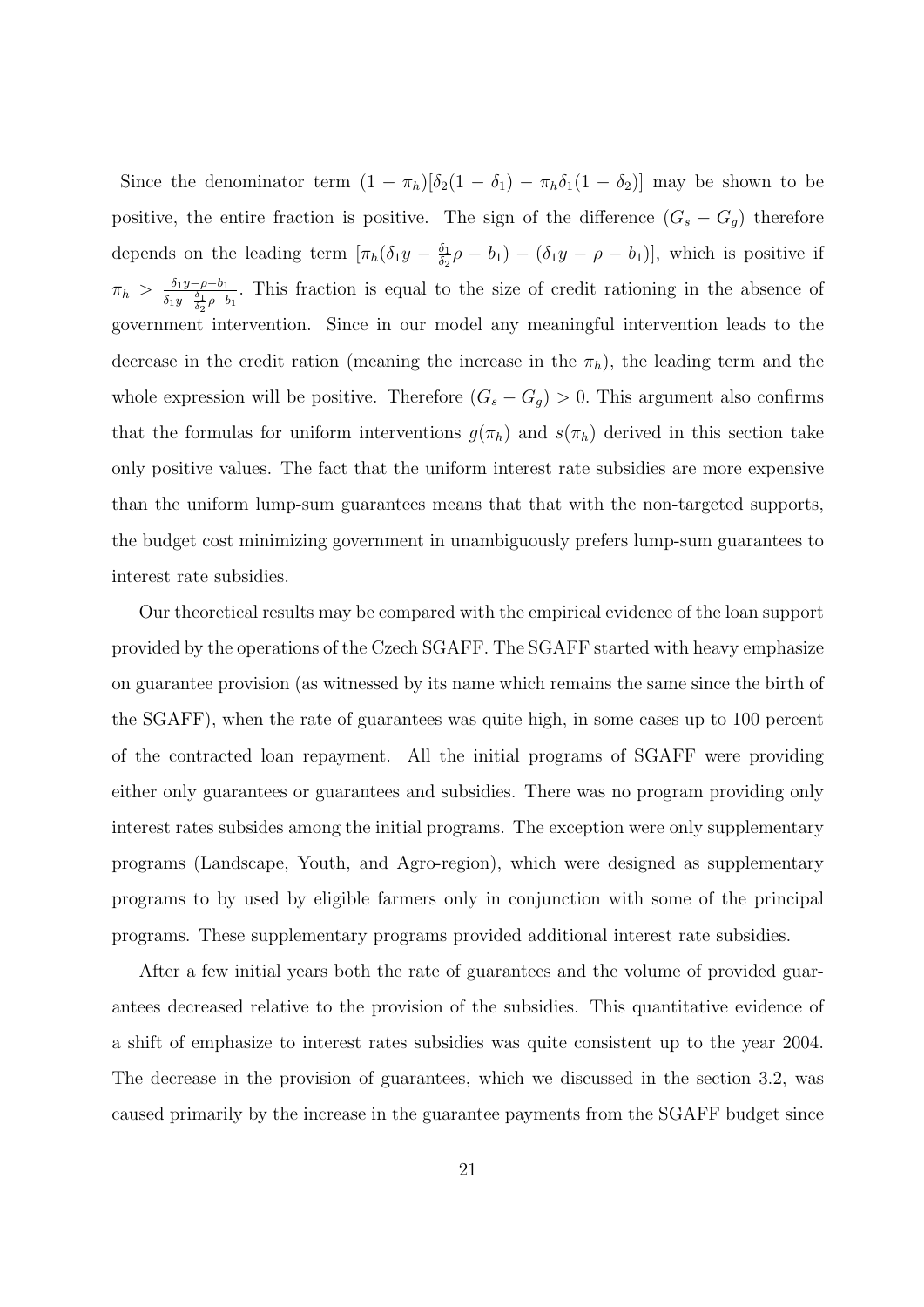1998. Through the combined effects of the decrease of the guarantees and better active management of its portfolio of defaulted loans SGAFF managed to avoid a danger of massive default wave connected with the huge guarantee payments. Since the year 2001 the guarantee payments of SGAFF decreased to the level prevailing before 1998. This created a favorable environment for the revival of the credit guarantees as an major part in the operations of the SGAFF. Therefore in the year 2004 a reversal of a trend of a decreasing role of the guarantees happened towards the higher emphasize on guarantees, as measured by their volume provided.

By the years 2004 and 2005 the guarantees provided by SGAFF are usually up to 30 percent of the contracted loan repayment, in some programs up to 50 percent. This means that they are still set more conservatively than in the first years of the SGAFF operations. Up to 2004 non-investment loans were supported only by interest rates subsidies, currently they are supported by both subsidies and guarantees. Among the investment loan programs, three of them provide for both interest rates subsidies and guarantees, one provides only subsidies and one provides only subsidies in some investment areas and both subsidies and guarantees in other investment areas.

## 7 Conclusions

In our paper we described the Czech institution of agricultural credit support SGAFF. We showed the evolution of its activities, funding, and outlays over time. Our empirical analysis shows that while both its absolute volumes and its relative importance in total government support to agriculture decreased after the year 2000 as compared to second half of nineties, it still remains as an important institution of agricultural credit support. It is likely to remain active at current level at least up to the end of 2006. We have shown that the value of the SGAFF portfolio is sufficiently high to cover the expected costs of credit guarantees and subsidies provided by the SGAFF so far.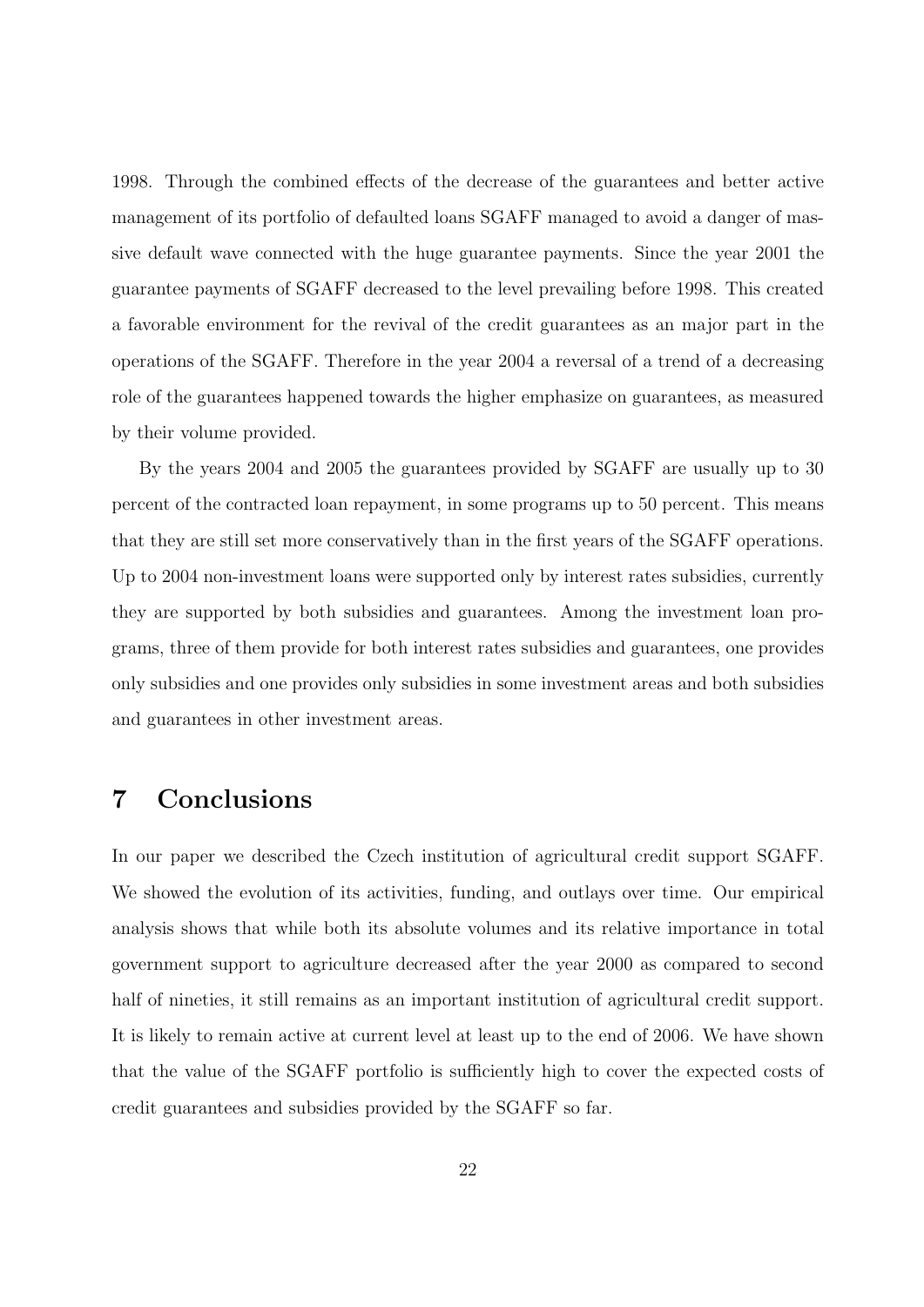In the second half of this paper we augmented the empirical quantitative analysis by a theoretical qualitative analysis. We started from the idea, that the government credit support may decrease the inefficiencies caused by credit rationing based on incomplete information of lenders about the quality of the farmers. We introduced the government interventions - credit guarantees and interest rates subsidies - modeled according to their Czech empirical counterparts. Our analysis was based on the comparison of direct budget cost required by different types of interventions for a given reduction of credit rationing.

Our analysis have shown that as long as the government is perfectly targeting its interventions to the disadvantaged high risk farmers with the goal to reduce credit rationing caused by asymmetric information, the considered types of interventions are perfectly equivalent from the point of view of direct government budget cost. If the government is targeting support both to low and high risk farmers then the comparison of lump-sum guarantees and interest rates subsidies depends on the size of support provided to low risk farmers. If the subsidy rates provided to these good farmers are sufficiently high relative to the lump-sum guarantees provided to these farmers, then the budget costs are higher for subsidies. As long as the credit support is provided uniformly to all types of farmers, the budget cost minimizing government unambiguously prefers lump-sum guarantees to interest rate subsidies.

Our qualitative theoretical results have a mixed empirical evidence support. Since the actually used guarantees and subsidies are uniform, our model predicts that the most efficient way for the government to decrease credit rationing is to prefer guarantees over subsidies. This is what happened in the evolution of the Czech SGAFF fund during the first years of its operations and what seems to be happening again recently. In the middle years of the evolution of the SGAFF the fear of the uncertainty connected with the extended guarantees was stronger than our intuitively plausible theoretical argument and the SGAFF curbed the provision of the guarantees. The successful management of the guarantees and defaulted loans by the end of nineties and by the beginning of this century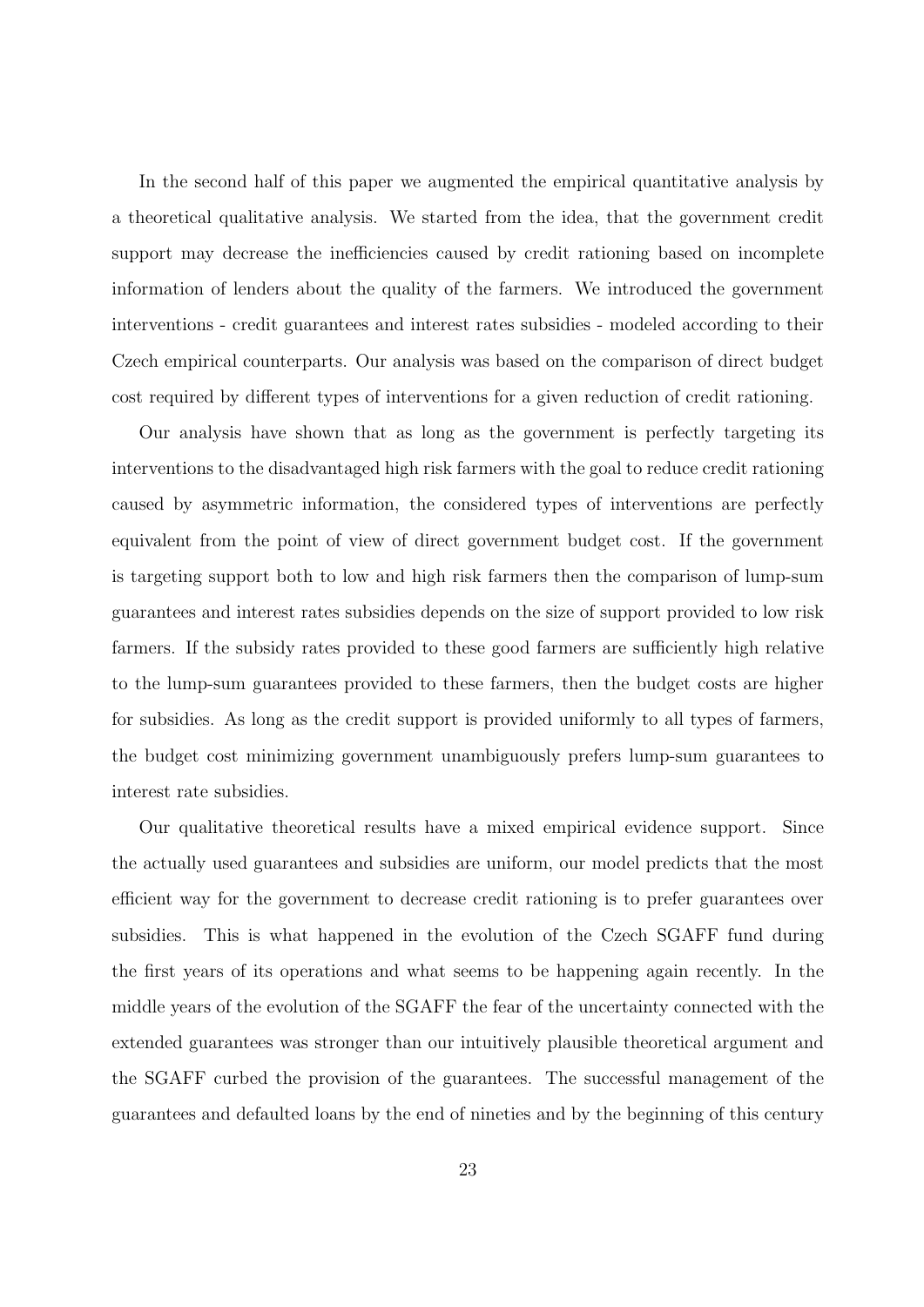was probably the most important factor leading to the current renaissance of the SGAFF credit guarantees.

## References

- [1] Peter J. Barry. The Effects of Credit Policies on U.S. Agriculture. AEI Studies in Agricultural Policy. AEI Press, Washington, D.C., May 1995.
- [2] Ricardo N. Bebczuk. Asymmetric Information in Financial Markets: Introduction and Applications. Cambridge University Press, Cambridge, August 2003.
- [3] David Besanko and Anjan V. Thakor. Collateral and rationing: Sorting equilibria in monopolistic and competitive credit markets. International Economic Review, 28(3):671–689, October 1987.
- [4] Helmut Bester. Screening vs. rationing in credit markets with imperfect information. American Economic Review, 75(4):850–855, September 1985.
- [5] Patrick Bolton and Mathias Dewatripont. Contract Theory. MIT Press, Cambridge, Massachusetts, January 2005.
- [6] Stefania Cosci. Credit Rationing and Asymmetric Information. Dartmouth Publishing Company, Brookfield, Vermont, June 1993.
- [7] Czech state budget act (in Czech: Zakon o statnim rozpoctu). Sbirka zakonu, Prague, 1994,...,2005.
- [8] Tomas Doucha. The credit provision in USA agriculture (in Czech: Uverovani v zemedelstvi USA). Finance a uver, 43(5):218–231, May 1993.
- [9] Xavier Freixas and Jean-Charles Rochet. Microeconomics of Banking. MIT Press, Cambridge, Massachusetts, October 1997.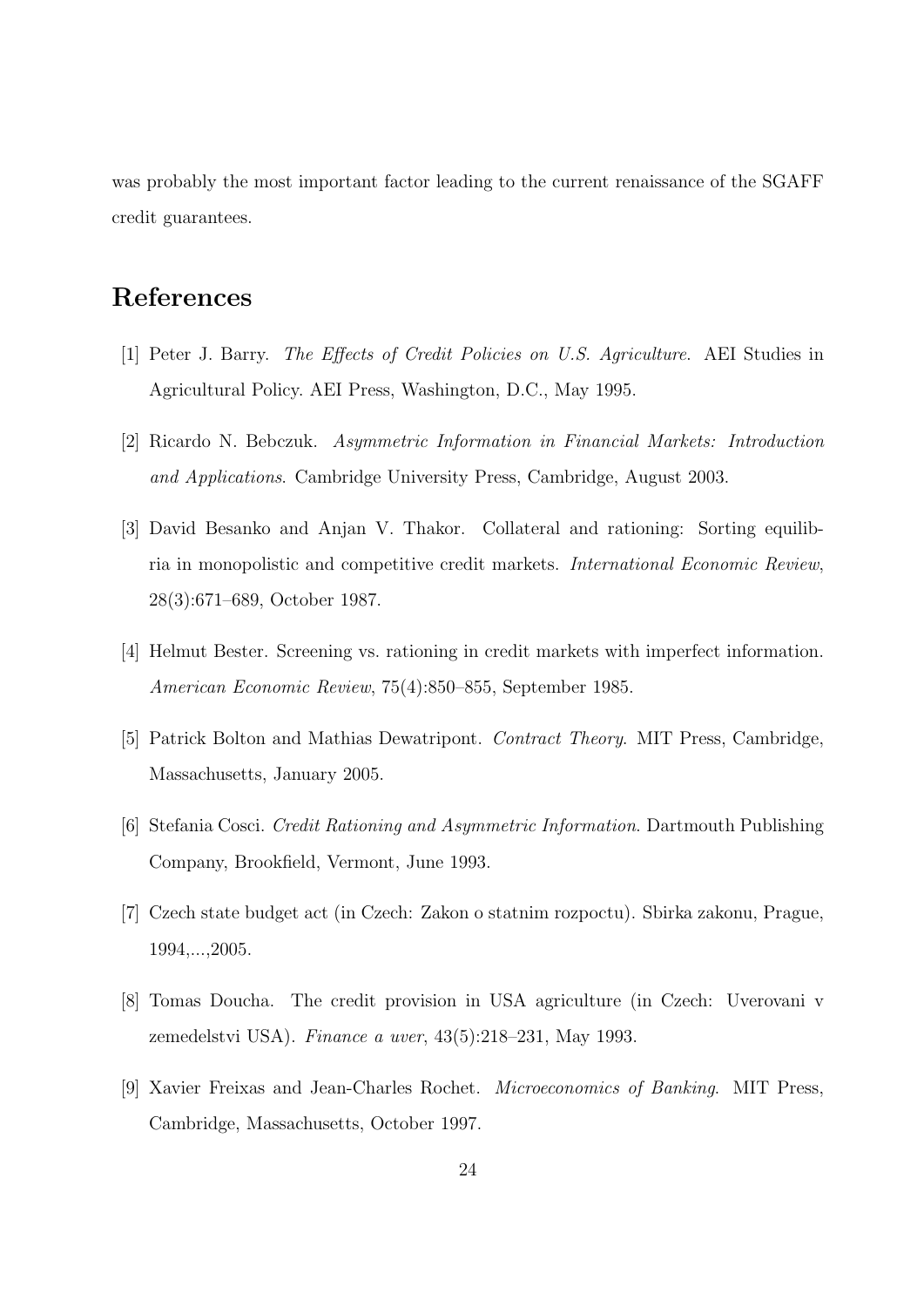- [10] William G. Gale. Collateral, rationing, and government intervention in credit markets. In R. Glenn Hubbard, editor, Asymmetric Information, Corporate Finance, and Investment, pages 43–61. University of Chicago Press, Chicago, 1990.
- [11] William G. Gale. Economic effects of federal credit programs. The American Economic Review, 81(1):133–152, March 1991.
- [12] Michael Gudger. Credit guarantees: An assesment of the state of knowledge and new avenues of research. Agricultural Services Bulletin 129, FAO, Rome, Italy, 1998.
- [13] Milena Horcicova. New methods of the state participation in financing the Czech agriculture (in Czech: Nove zpusoby participace statu na financovani potreb ceskeho zemedelstvi). Finance a uver, 43(5):212–217, May 1993.
- [14] Milena Horcicova and Drahomira Vaskova. Extrabudgetary funds and their role in general government sub-sector (in Czech: Mimorozpoctove fondy a jejich postaveni v systemu verejnych rozpoctu). Finance a uver, 44(9):473–482, September 1994.
- [15] Dwight M. Jaffee and Thomas Russell. Imperfect information, uncertainty and credit rationing. Quarterly Journal of Economics, 90(4):651–666, November 1976.
- [16] Karel Janda. Modelling risks of share portfolio (in Czech: Modelovani rizika akcioveho portfolia). Czech Journal of Economics and Finance, 44(9):463–472, September 1994.
- [17] Karel Janda. The Demand for Food Imports and for Agricultural Credit. PhD dissertation, CERGE-EI, Charles University, Prague, December 1996.
- [18] Karel Janda. Credit guarantees in a credit market with adverse selection. Prague Economic Papers, 12(4), December 2003.
- [19] Karel Janda. The comparative statics of the effects of credit guarantees and subsidies in the competitive lending market. Working Paper 82, IES FSV UK, Prague, Czech Republic, 2005.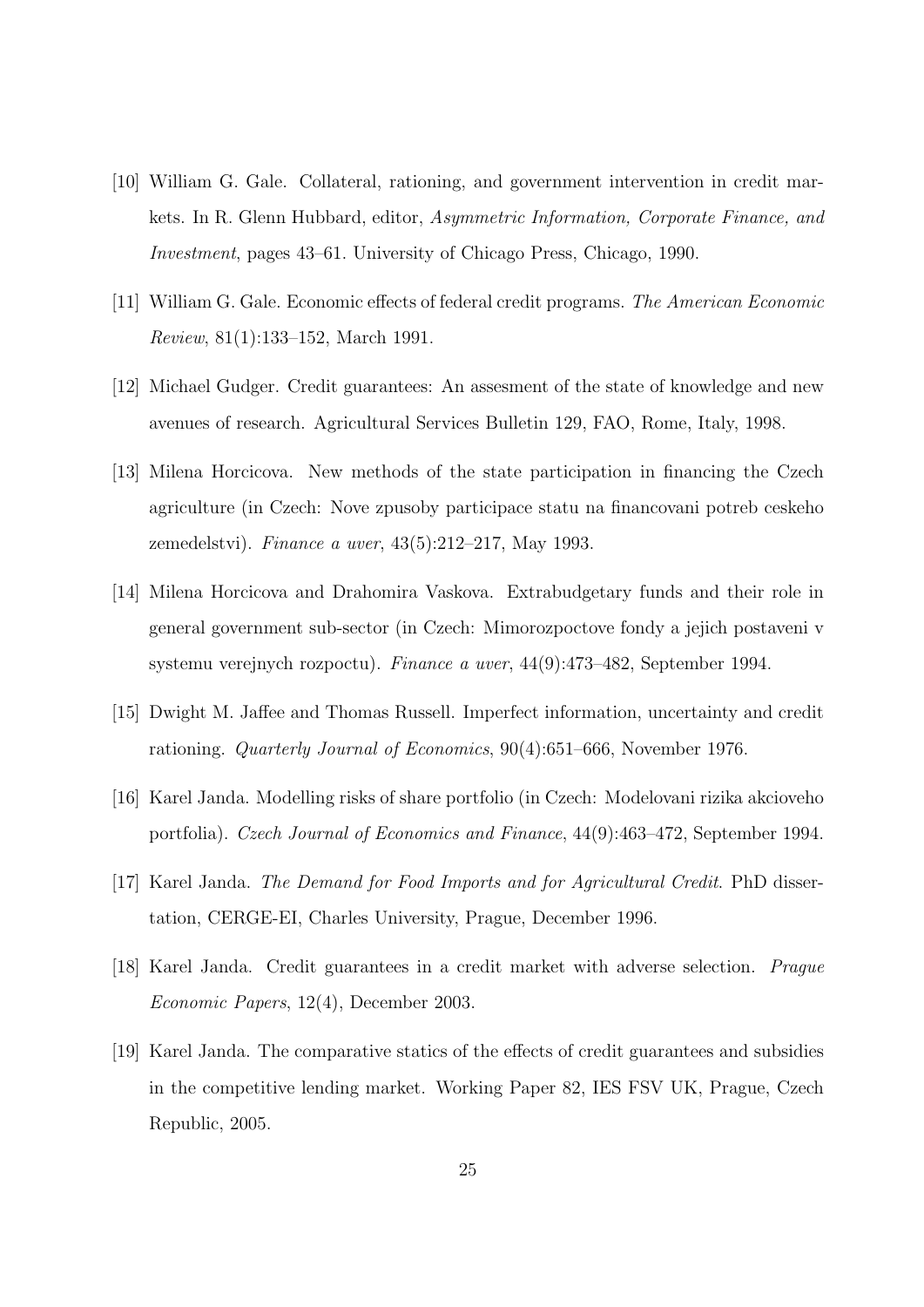- [20] Karel Janda, Hana Sklenkova, and Jaroslav Vigner. The financing of the Czech agriculture — econometric evidence (in Czech: Financovani ceskeho zemedelstvi — ekonometricka evidence). Politicka Ekonomie, 45(5):708–718, October 1997.
- [21] Alvaro Ruiz Navajas. Credit guarantee schemes: Conceptual frame. Mimeo, FONDE-SIF, November 2001.
- [22] Supreme Audit Office. Audit of Support and Guarantee Agricultural and Forestry Fund (in Czech: Hospodareni se statnimi prostredky poskytnutymi na zrizeni a cinnost Podpurneho a garancniho rolnickeho a lesnickeho fondu). Vestnik Nejvyssiho kontrolniho uradu 1997, castka 1, 95/13, Prague, 1997.
- [23] Supreme Audit Office. Audit of Support and Guarantee Agricultural and Forestry Fund (in Czech: Hospodareni s prostredky statniho rozpoctu poskytnutymi prostrednictvim Podpurneho a garancniho rolnickeho a lesnickeho fondu, a.s.). Vestnik Nejvyssiho kontrolniho uradu 1999, castka 4, 99/05, Prague, 1999.
- [24] PGRLF. Information on results as of 31 December 2004. Prague, 2005.
- [25] The report on the state of the Czech agriculture 1995 (in Czech: Zprava o stavu ceskeho zemedelstvi 1995). Ministry of Agriculture of the Czech Republic, Prague, 1995.
- [26] The report on the state of the Czech agriculture 1998 (in Czech: Zprava o stavu ceskeho zemedelstvi 1998). Ministry of Agriculture of the Czech Republic, Prague, 1998.
- [27] The report on the state of the Czech agriculture 2001 (in Czech: Zprava o stavu zemedelstvi CR za rok 2000). Ministry of Agriculture of the Czech Republic, Prague, 2001.